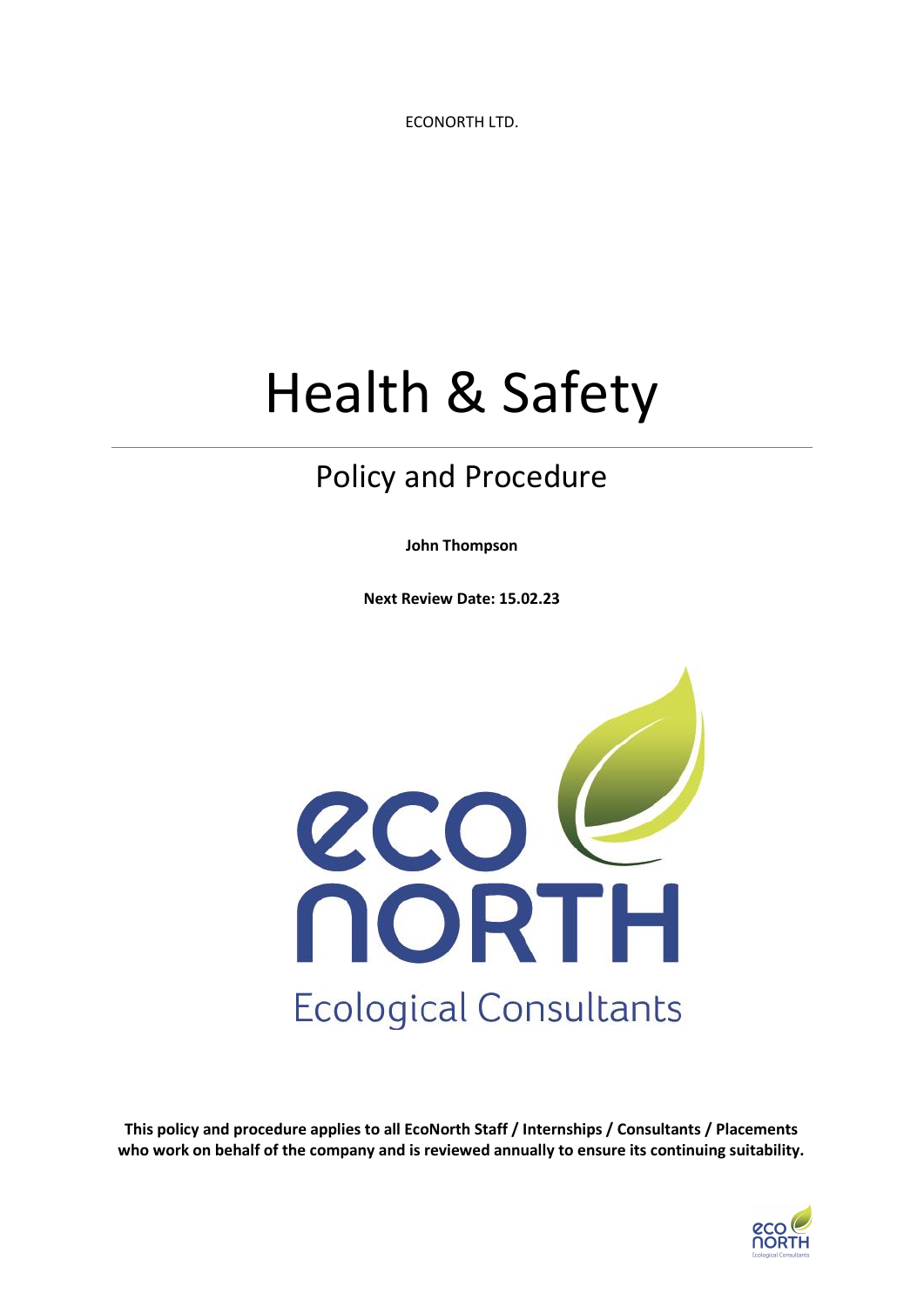|                                      | Doc Ref: | SPP      |
|--------------------------------------|----------|----------|
| Health & Safety Policy and Procedure | lssued:  | 17.02.22 |
|                                      | Version: | 6.0      |
| EcoNorth Ltd                         | Page:    | 1 of 34  |

# **Health and Safety Policy and Procedure**

# **A. Statement of Intent**

EcoNorth is a professional consultancy that provides a complete ecological service for development and infrastructure projects across the UK and Ireland. Services include protected species surveys, licencing and mitigation, all ecological assessment, land management, Ecological Clerk of Works and GIS mapping.

In order to consistently deliver a high quality service, EcoNorth operates a health and safety management system in accordance with the requirements of OHSAS 18001 / ISO 45001.

EcoNorth is fully committed to the health and safety of its employees, interns, placements and subcontractors, and those that use its facilities, sites, services and products. Furthermore, we commit ourselves to complying with best professional practice, client requirements and applicable compliance obligations in all that we do.

This policy sets out the overall commitment of EcoNorth to prevent injury and ill health, to monitor and continually improve health and safety performance and, at a minimum, comply with relevant legislation. EcoNorth is dedicated to managing and reducing risks associated with its facilities and operations by maintaining a robust health and safety management system. Our team contributes to the development and implementation of health and safety improvement objectives, which are authorised and reviewed by the Senior Management Team and Board.

EcoNorth is committed to:

- Providing adequate control of the health and safety risks arising from our work activities.
- Consulting with its employees on matters affecting their health and safety.
- Providing and maintaining safe equipment.
- Ensuring safe handling, storage, use and eventual disposal of substances.
- Providing information, instruction and supervision for employees, interns, placements and subcontractors.
- Ensuring all employees are competent to do their tasks and to give them adequate training and resources to do so safely.
- Installing a culture of reporting of accidents, near misses and causes for concern.
- Preventing accidents and cases of work-related ill health.
- Maintaining safe and healthy working conditions.
- Setting and exceeding health and safety Key Performance Indicators.

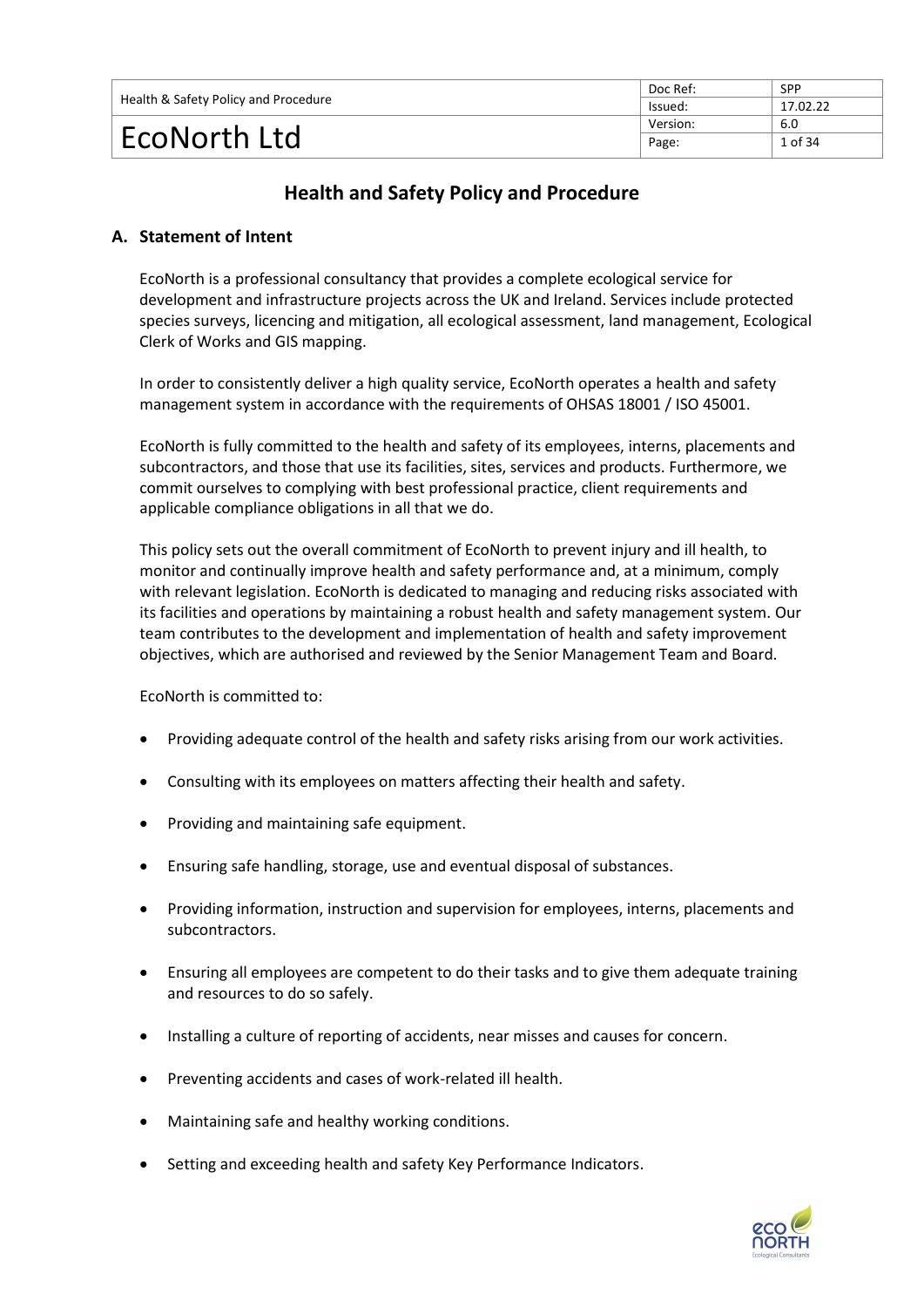|                                      | Doc Ref: | <b>SPP</b> |
|--------------------------------------|----------|------------|
| Health & Safety Policy and Procedure | lssued:  | 17.02.22   |
|                                      | Version: | 6.0        |
| EcoNorth Ltd                         | Page:    | 2 of 34    |

- Delivering quarterly health and safety updates to the Board.
- Reviewing and revising this policy as necessary as a result of changes in activity and on an annual basis.
- Promoting physical and mental wellbeing and activities and measures which support these.

# **B. EcoNorth Health and Safety Policy Structure**

The EcoNorth Health and Safety Policy is divided into eighteen sections:

- 1. [Health and Safety Roles and Responsibilities](#page-2-0)
- 2. [Fire](#page-8-0)
- 3. [Health, Hygiene and Welfare](#page-11-0)
- 4. [Drugs and Alcohol](#page-11-0)
- 5. [Control of Substances Hazardous to Health](#page-12-0)
- 6. [Lone Working](#page-15-0)
- 7. [Risk Assessment](#page-17-0)
- 8. [Accidents and Near Misses](#page-18-0)
- 9. [Accident Reporting and Investigation](#page-19-0)
- 10. [First Aid](#page-20-0)
- 11. [The Workplace](#page-21-0)
- 12. [Provision and Use of Equipment](#page-22-0)
- 13. [Manual Handling](#page-24-0)
- 14. [Children and Vulnerable Adults](#page-24-1)
- 15. [Contractors](#page-25-0)
- 16. [Out of Control Behaviour](#page-26-0)
- 17. Vehicles [and Driving](#page-27-0)
- 18. [Health and Safety Representatives](#page-29-0)
- 19. Covid-19 Pandemic
- 20. [Smoking](#page-32-0)
- 21. [Vaccinations](#page-33-0)

# **1. Health and Safety Roles and Responsibilities**

# **1.1. Responsibilities**

<span id="page-2-0"></span>In order to discharge the responsibilities set out in this policy, EcoNorth will:

- Maintain a written and up to date Health and Safety Policy.
- Carry out risk assessments of all activities and/or work sites.
- Display all relevant certification and health and safety law information.

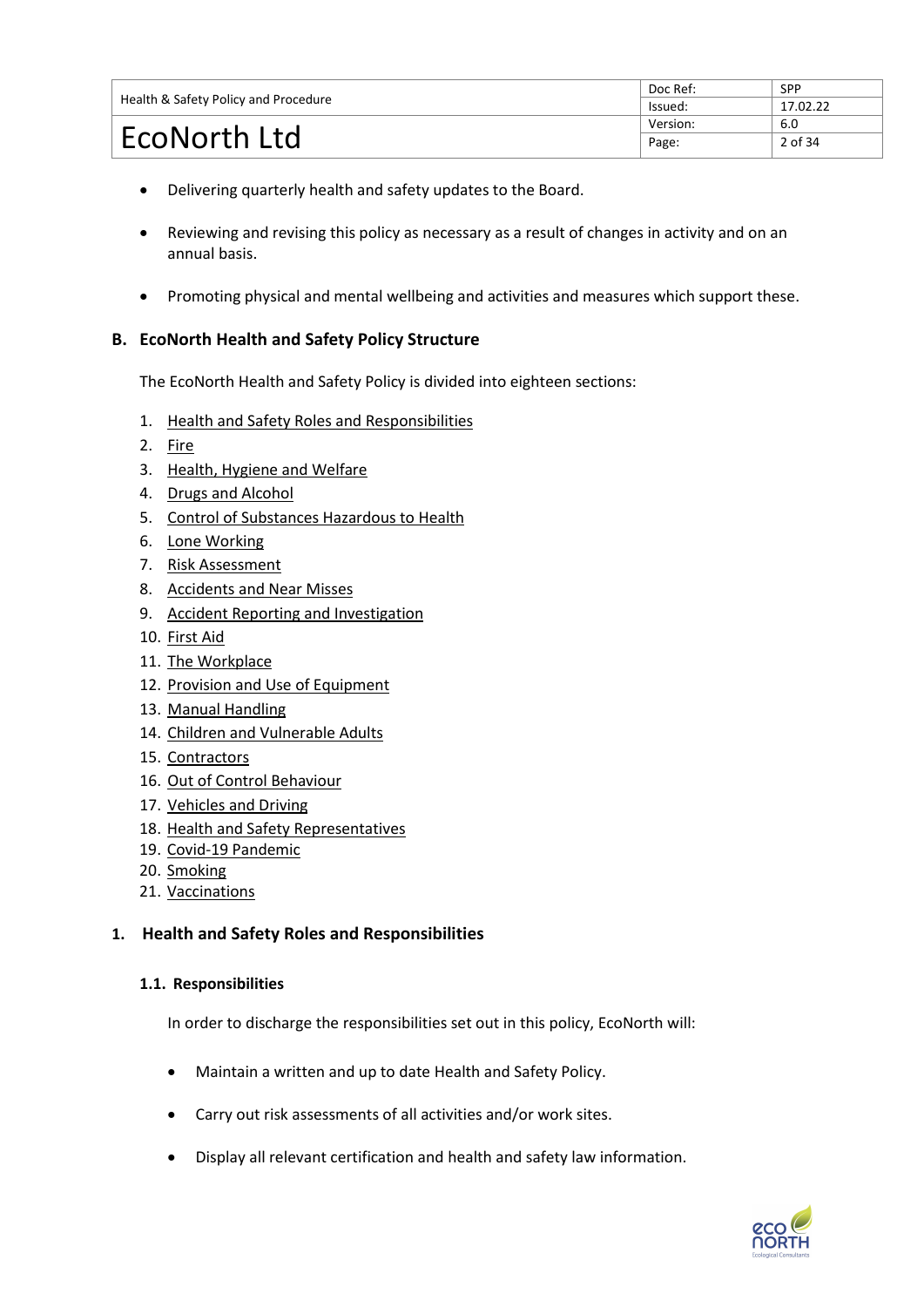|                                      | Doc Ref: | <b>SPP</b> |
|--------------------------------------|----------|------------|
| Health & Safety Policy and Procedure | lssued:  | 17.02.22   |
|                                      | Version: | 6.0        |
| EcoNorth Ltd                         | Page:    | 3 of 34    |

- Monitor, record and review health and safety performance and implement changes where necessary.
- Provide all staff with relevant and current health and safety training and equipment as required.
- Ensure continued access to the services of a health and safety professional advisor.

# **1.2 Roles**

All personnel working within EcoNorth have a role to play in ensuring that the organisation meets its health and safety responsibilities. Table 1 summarises key personnel and their roles within EcoNorth's health and safety system and these are set out in the organisational chart 1 below.

# **Chart 1: EcoNorth's Organisational Health and Safety Roles and Responsibilities**



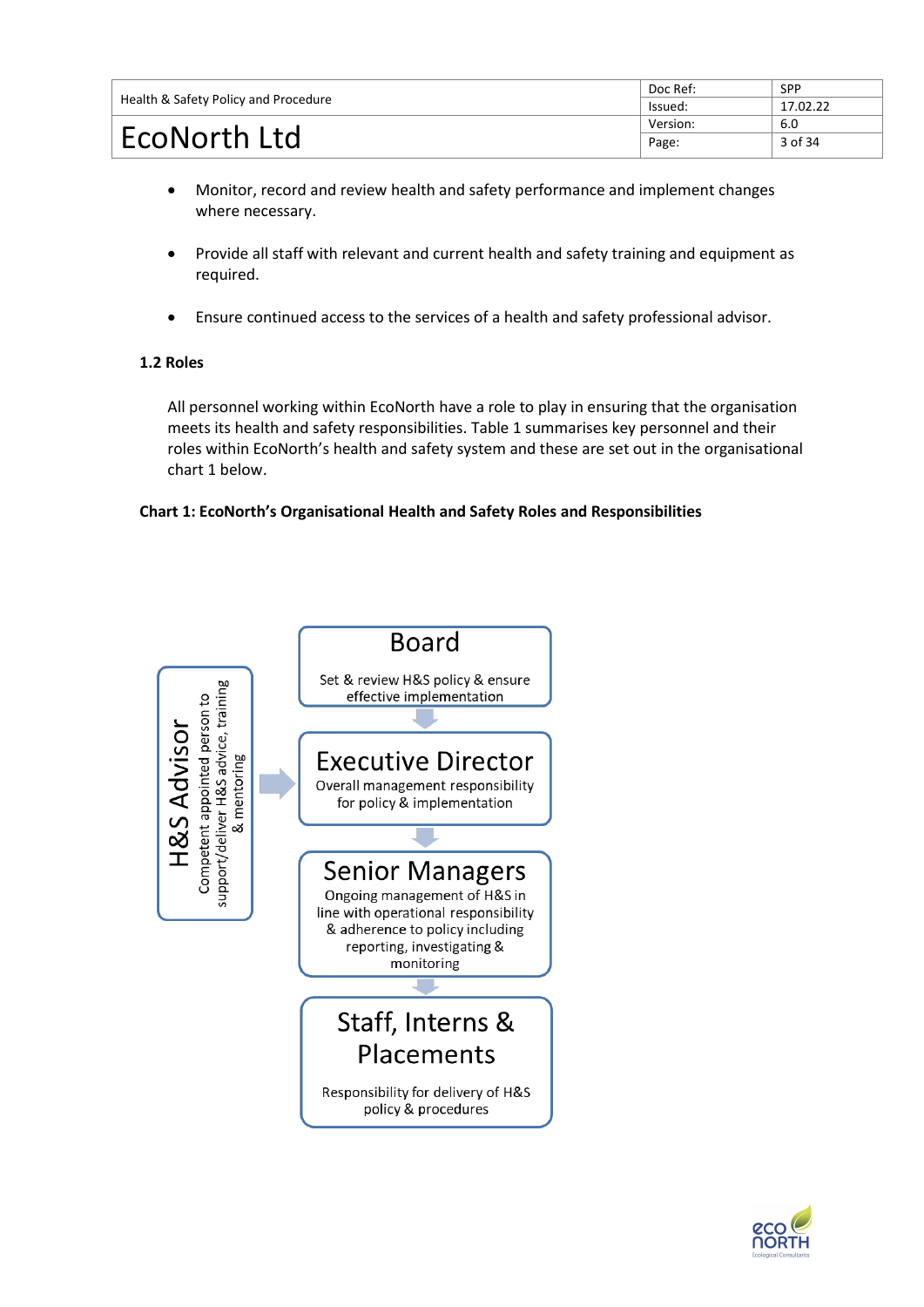|                                      | Doc Ref: | <b>SPP</b> |
|--------------------------------------|----------|------------|
| Health & Safety Policy and Procedure | lssued:  | 17.02.22   |
|                                      | Version: | 6.0        |
| EcoNorth Ltd                         | Page:    | 4 of 34    |

# **1.3 Health and Safety Representatives and Senior Managers**

# **1.3.1 Introduction**

It is the responsibility of EcoNorth to ensure that staff undertaking defined health and safety roles are permitted sufficient time, training and support to undertake their duties.

It is the duty of the Board, Executive Director and Senior Managers to ensure that the staff, volunteers, contractors, placements and interns are not exposed to activities or sites which would expose them to safety risks, as far as is reasonably foreseeable.

It is the duty of the Senior Management Team to ensure that EcoNorth is made aware of any instances or circumstances where its health and safety procedures are not being followed, or do not fully meet EcoNorth's health and safety requirements.

It is the duty of all staff to abide by the requirements of EcoNorth and take reasonable care of themselves and other staff, contractors and the general public in the course of fulfilling the requirements of their role.

All staff are encouraged to report instances or circumstances where procedures are not being followed or where they could be improved.

Any failure by an employee to comply with any aspect of EcoNorth's health and safety procedures, rules or duties specifically assigned to the employee with regard to health and safety will be regarded by EcoNorth as misconduct which will be dealt with under the terms of EcoNorth's disciplinary procedure, as set out in the Staff Handbook.

#### **1.3.2 The Duties of the Management Team**

The EcoNorth Senior Management Team will support the EcoNorth Executive Director in monitoring all aspects of occupational health and safety as it pertains to the work of EcoNorth. Its members include the Executive Director of EcoNorth and all Senior Managers, plus the Health & Safety Officer. The Executive Director will make a quarterly report to the Board by means of a paper. The Board will review the Health and Safety Policy on an annual basis to ensure that it remains fit for purpose.

The standing agenda for the health and safety element of Senior Management Team meetings will be as follows:

- o Monthly
	- Site Monitoring Audit reports.
	- Accidents and Near Misses review of reports.
	- Vehicles Responsible Person (RP) report, any issues.

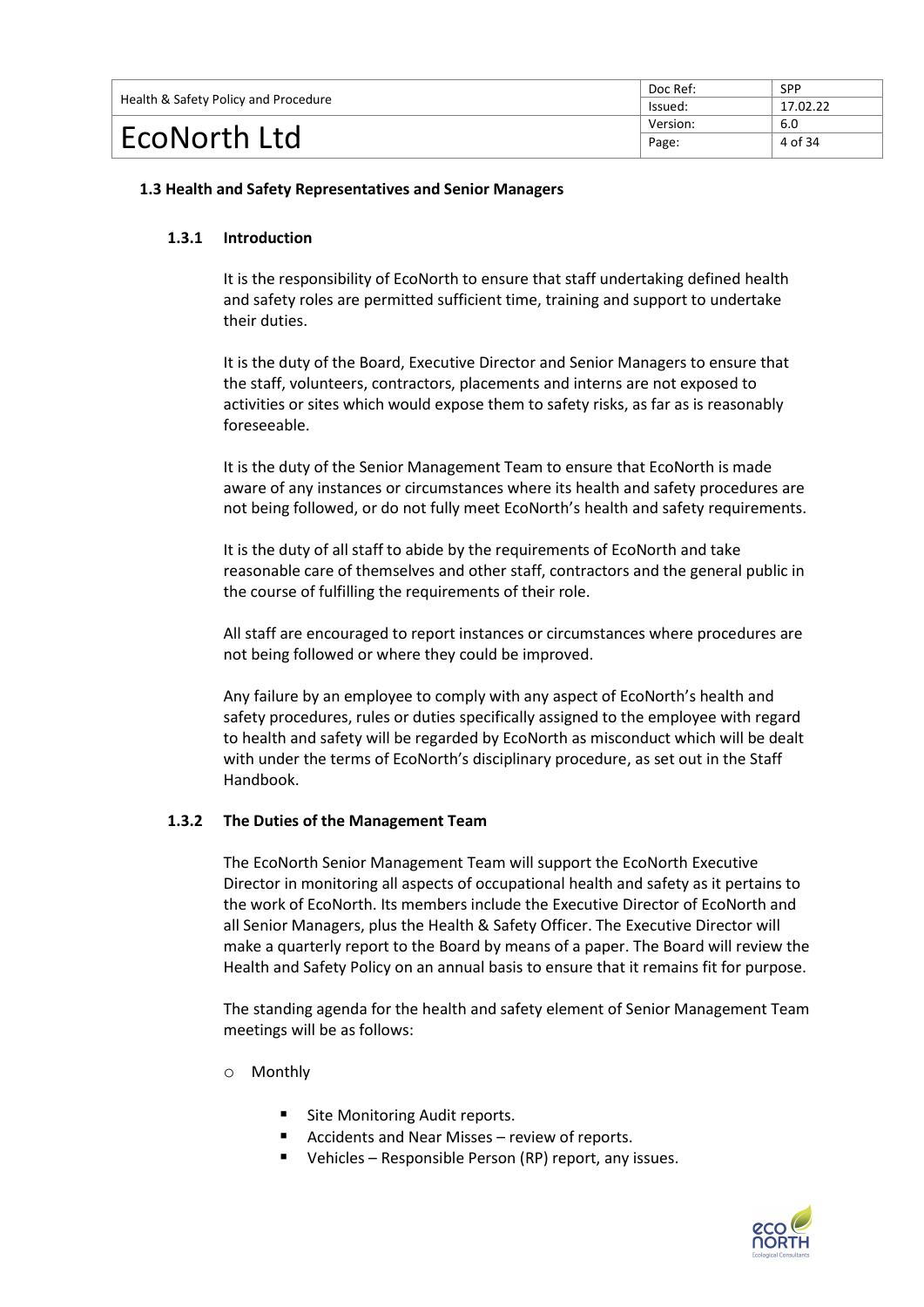|                                      | Doc Ref: | <b>SPP</b> |
|--------------------------------------|----------|------------|
| Health & Safety Policy and Procedure | lssued:  | 17.02.22   |
|                                      | Version: | 6.0        |
| EcoNorth Ltd                         | Page:    | 5 of 34    |

- o Quarterly (each April, June, September, December)
	- $\blacksquare$  Fire RP report, any issues.
	- Health, Hygiene and Welfare RP report, any issues.
	- Non-conformities and Complaints.
- o Annually (each May)
	- COSHH RP report, any issues.
	- Lone Working any issues.
	- Risk Assessment any new competency records or other RAs to be approved.
	- Workplace RP report, any issues.
	- Provision and Use of Equipment RP report, any issues.
	- Manual Handling any issues.
	- Children and Vulnerable Adults any issues.
	- Contractors any issues.
	- Out of Control Behaviour any issues.
	- Any other health and safety business.
- o Annually (each September)
	- $\blacksquare$  First Aid any issues.
	- Extent to which objectives and targets are being met.
	- Internal Audit Programme
- o Annually (each January)
	- Annual H&S Review.

#### **Table 1: Key Personnel Roles and Responsibilities**

| <b>Name</b>   | <b>Role</b>                   | <b>Responsibilities</b>                                                                                                                                                                                                                                                                                                                                                                                                                                                                                                                                                                      |
|---------------|-------------------------------|----------------------------------------------------------------------------------------------------------------------------------------------------------------------------------------------------------------------------------------------------------------------------------------------------------------------------------------------------------------------------------------------------------------------------------------------------------------------------------------------------------------------------------------------------------------------------------------------|
| John Thompson | Executive<br>Director         | As defined in the Health and Safety Policy, "Overall management responsibility for policy and<br>implementation".                                                                                                                                                                                                                                                                                                                                                                                                                                                                            |
|               | Health &<br>Safety<br>Manager | The role of this person is to act as EcoNorth's appointed person as required under health and<br>safety and first aid legislation. He will be a member of the management team and will liaise<br>on EcoNorth's behalf with EcoNorth's Specialist Advisor. He will also act as principal Fire<br>Safety Manager and will ensure that EcoNorth complies with the requirements of its fire<br>policy. He will also liaise with Auditors/Consultants on advice and support and work<br>alongside the H&S Officer to provide advice and guidance on H&S documentation, reporting<br>and function. |

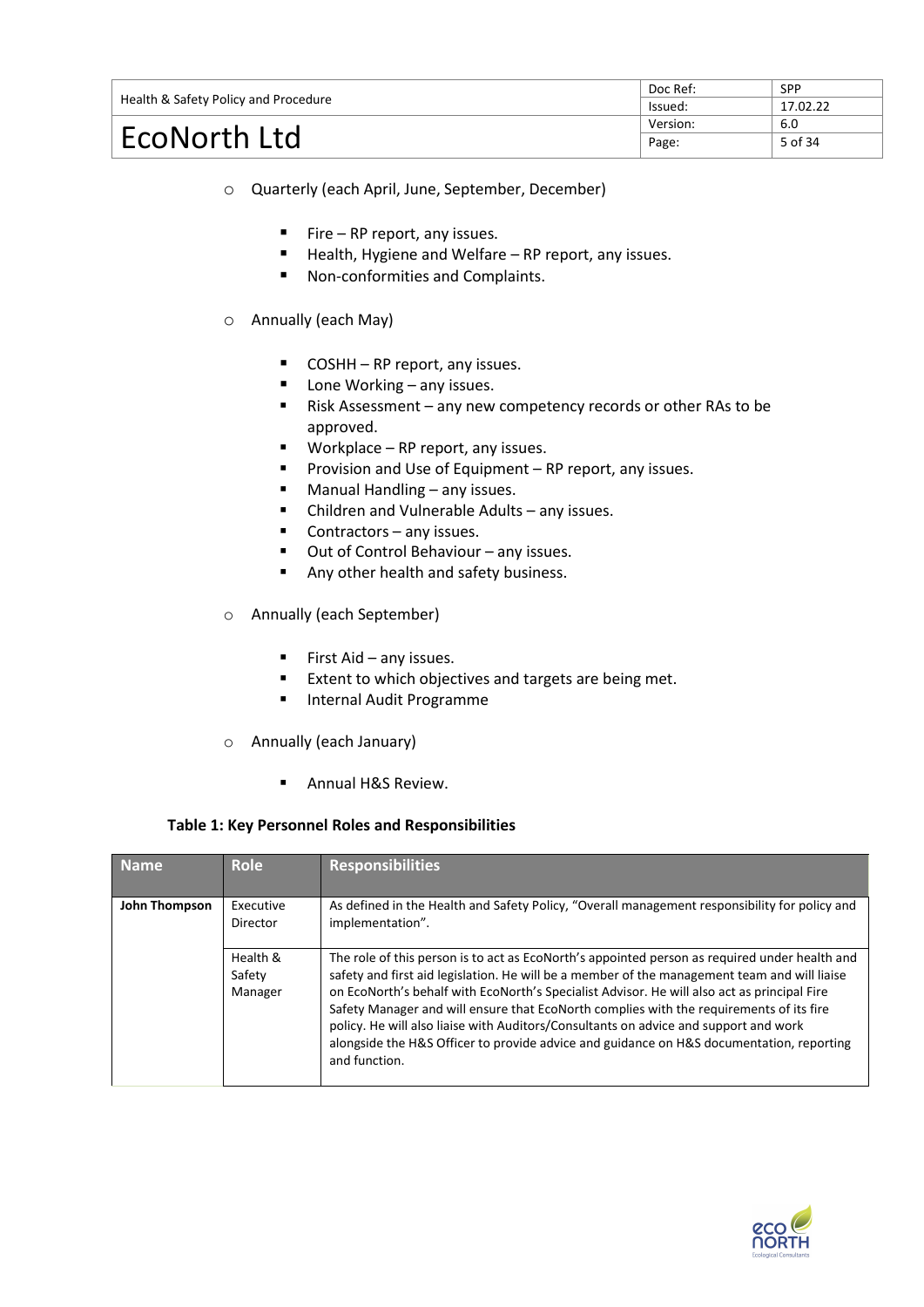|                                      | Doc Ref: | <b>SPP</b> |
|--------------------------------------|----------|------------|
| Health & Safety Policy and Procedure | lssued:  | 17.02.22   |
|                                      | Version: | 6.0        |
| EcoNorth Ltd                         | Page:    | 6 of 34    |

| <b>Name</b>            | <b>Role</b>                | <b>Responsibilities</b>                                                                                                                                                                                                                                                                                                                                                                                                                                                                                                                                                                                                                                              |
|------------------------|----------------------------|----------------------------------------------------------------------------------------------------------------------------------------------------------------------------------------------------------------------------------------------------------------------------------------------------------------------------------------------------------------------------------------------------------------------------------------------------------------------------------------------------------------------------------------------------------------------------------------------------------------------------------------------------------------------|
|                        | Responsible<br>Person (RP) | Responsible Person to undertake duties as set out in this policy in relation to:<br>Fire.<br>COSHH.<br>Lone working (specifically for EcoNorth personnel).<br>Health, hygiene and welfare.<br>First aid.<br>The duties of the Responsible Person will include regular reporting to the Senior<br>Management Team.                                                                                                                                                                                                                                                                                                                                                    |
| <b>Sandi Davison</b>   | Health &<br>Safety Officer | The role of this person is to provide a co-ordination function for all health and safety<br>documentation, reporting and monitoring. This will include:<br>Being responsible for managing the internal and external audit process including<br>$\bullet$<br>scheduling of audits (in liaison with Senior Management Team).<br>Maintenance of all EcoNorth health and safety records in an accessible format.<br>٠<br>Contributing to the review of EcoNorth health and safety documentation.<br>Assisting with development of EcoNorth health and safety systems.<br>Collating and disseminating all EcoNorth health and safety reporting to the<br>management team. |
|                        | Responsible<br>Person (RP) | Responsible Person to undertake duties as set out in this policy in relation to:<br>The workplace.<br>$\bullet$<br>Provision and use of equipment.<br>$\bullet$                                                                                                                                                                                                                                                                                                                                                                                                                                                                                                      |
| <b>Claire Snowball</b> | Responsible<br>Person (RP) | Responsible Person to undertake duties as set out in this policy in relation to:<br>CVA.<br>The duties of the Responsible Person will include regular reporting to the Senior<br>Management Team.                                                                                                                                                                                                                                                                                                                                                                                                                                                                    |
| <b>Josh Havlin</b>     | Responsible<br>Person (RP) | Responsible Person to undertake duties as set out in this policy in relation to:<br>Vehicles.<br>٠                                                                                                                                                                                                                                                                                                                                                                                                                                                                                                                                                                   |
| <b>Thomas Wilson</b>   | Responsible<br>Person (RP) | Responsible Person to undertake duties as set out in this policy in relation to:<br>LOLER checks.<br>$\bullet$<br>Ladder checks.<br>Annual PPE / equipment audit.                                                                                                                                                                                                                                                                                                                                                                                                                                                                                                    |
| <b>Henry Barrett</b>   | Health<br>Champion         | The role of the Health Champion is to introduce one significant Health and Safety initiative<br>per year or a number of smaller initiatives throughout the year.                                                                                                                                                                                                                                                                                                                                                                                                                                                                                                     |

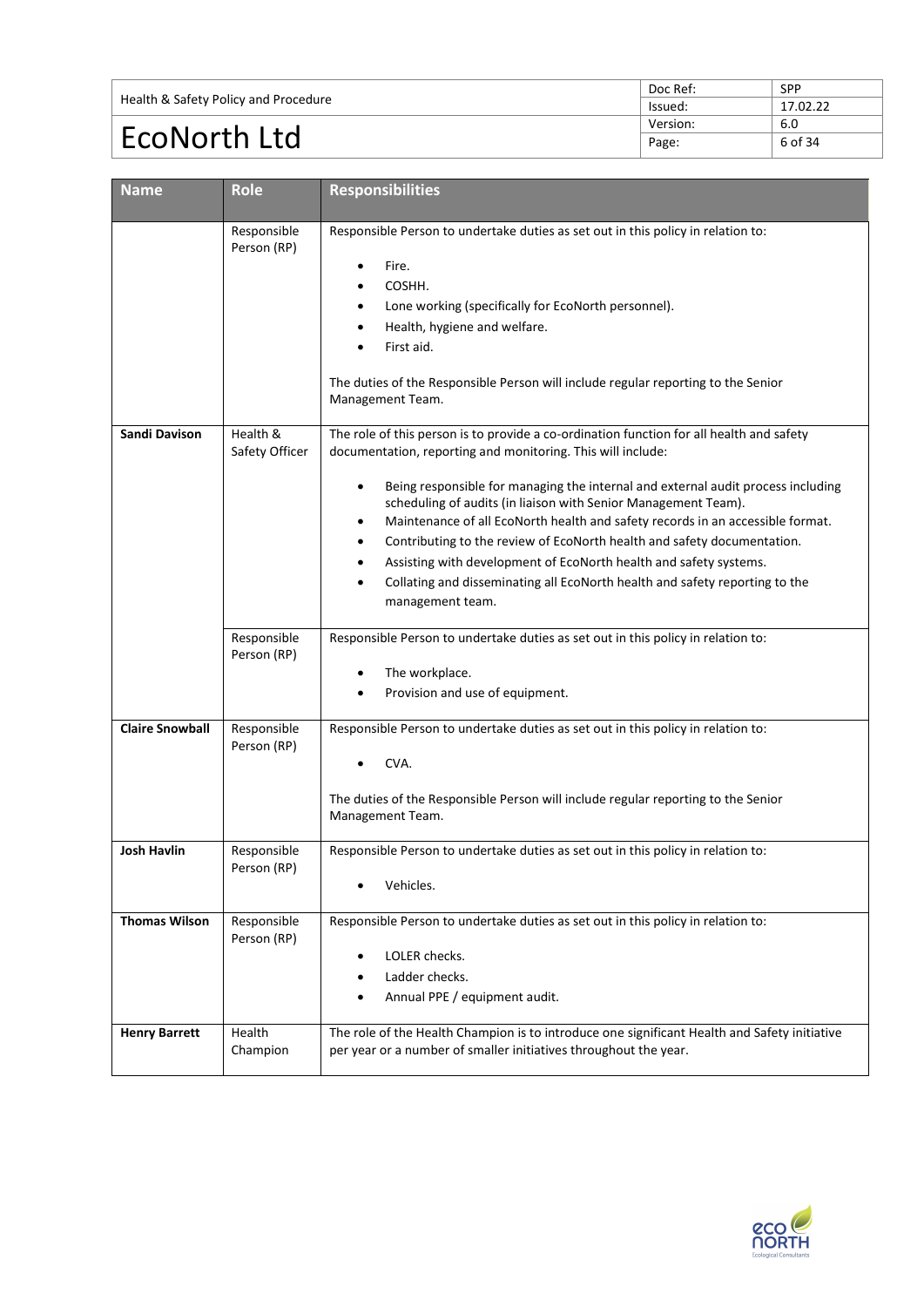|                                      | Doc Ref: | <b>SPP</b> |
|--------------------------------------|----------|------------|
| Health & Safety Policy and Procedure | lssued:  | 17.02.22   |
|                                      | Version: | 6.0        |
| EcoNorth Ltd                         | Page:    | 7 of 34    |

# **1.4 Line Managers Responsibility**

#### **1.4.1 Introduction**

EcoNorth has appointed a number of health and safety Responsible People (RPs) who fulfil the role as described under the Management of Health and Safety at Work Regulations 1999 (S2(4)). These roles are voluntary and are not part of Trade Union negotiations. Responsible Persons' duties are designed to assist EcoNorth's Executive Director and Line Managers. The health and safety RPs do not reduce the legal requirement to manage good health and safety practice on the part of the Board or Executive Director of EcoNorth.

#### **1.4.2 Policy**

It is the responsibility of EcoNorth, through the line management, risk assessment and competency records systems to ensure that staff, interns, placements, subcontractors and visitors are kept safe.

#### **1.4.3 Method**

- Identify hazard burden:
	- $\sim$  Who are Line Managers responsible for  $-$  staff, interns, placements, subcontractors.
	- $\sim$  Identify and record what competencies are required individuals or groups.
	- $\sim$  Record all individuals who are competent to undertake monitoring and recording programmes.
- Create personal/group records of competencies:
	- $\sim$  Individual staff/intern requirements.
	- $\sim$  Secondary responsibilities (ie where staff are responsible for others).
	- $\sim$  Group competencies (what a group can do with named trained people).
- Through appraisal meetings and visits ensure competencies are in place:
	- $\sim$  Update when training is renewed.
	- $\sim$  Ensure competencies are referred to when roles change.
	- $\sim$  Record where staff have responsibilities for others.
- Lodge records of competencies and relevant risk assessments on file:

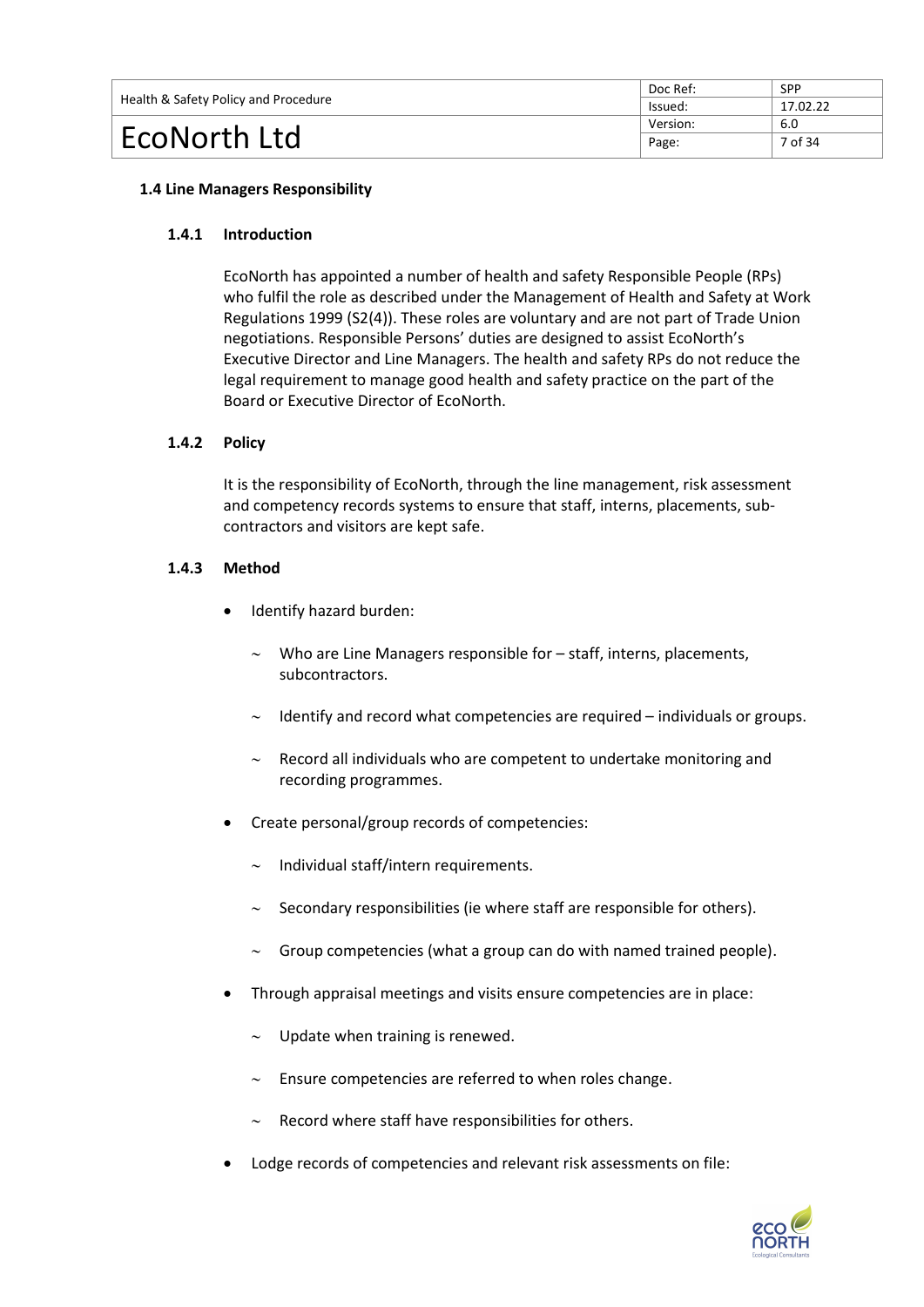|                                      | Doc Ref: | <b>SPP</b> |
|--------------------------------------|----------|------------|
| Health & Safety Policy and Procedure | lssued:  | 17.02.22   |
|                                      | Version: | 6.0        |
| EcoNorth Ltd                         | Page:    | 8 of 34    |

- $\sim$  Include dates for review of both.
- Determine how often monitoring should occur:
	- Higher risk level greater frequency.
	- $\sim$  Higher turnover of new people greater frequency.
	- $\sim$  Lower the degree of supervision greater the frequency.
	- $\sim$  Schedule as a result of accident or near miss report.
- Monitoring:
	- $\sim$  Are the proper risk assessments in place, including records of competency?
	- Are they being followed?
	- Are they suitable and sufficient?

#### <span id="page-8-0"></span>**2. Fire**

#### **2.1 Fire Definition**

For EcoNorth, fire precautions relate to its office premises at Unit 11, Enterprise Court, Cramlington, NE23 1LZ. Other locations such as client site offices where EcoNorth base staff and activities but does not accept health and safety responsibility, are covered by the responsible organisation and their guidance will be followed. Fire hazards related to activities etc must be dealt with under specific risk assessments.

Fire is any hazard relating to the combustion of any material, or emission of gases of whatever type or for whatever reason that results in an adverse change in environmental conditions to the work place.

# **2.2 EcoNorth Policy**

EcoNorth will maintain all fire prevention, fighting and evacuation procedures as recommended by Northumberland Fire and Rescue Service and independent advisors as appropriate and in accordance with insurance requirements and Regulatory Reform (Fire Safety) Order 2005. This will be achieved through the appointment of the Fire RP who will report any issues to the Senior Management Team at their monthly team meetings and appropriate action taken.

#### **2.3 Fire Requirement**

EcoNorth's Fire RP is responsible for ensuring that:

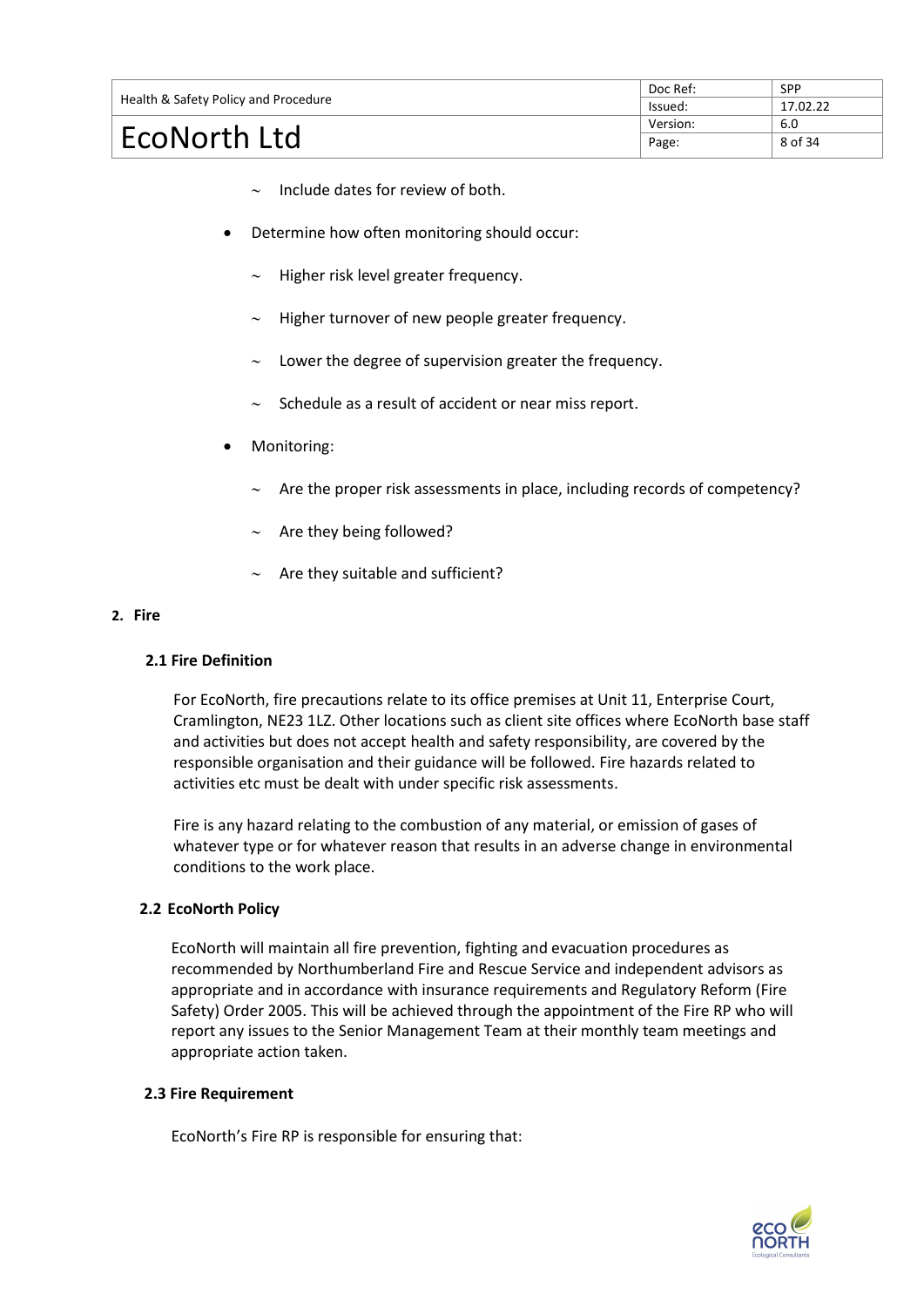|                                      | Doc Ref: | <b>SPP</b> |
|--------------------------------------|----------|------------|
| Health & Safety Policy and Procedure | Issued:  | 17.02.22   |
|                                      | Version: | 6.0        |
| EcoNorth Ltd                         | Page:    | 8 of 34    |

- All fire detectors, alarms and extinguishers are maintained as per requirements, and that all fire escapes are clear and working.
- All responsible staff and volunteers are aware of their duties in the event of a fire, including introductory talks and emergency evacuation procedures for meetings.
- Relevant fire safety exercises are completed at the correct time intervals.
- The Fire RP should review the procedures in place and fire risk assessment annually or with any significant change in the activities of EcoNorth.

# **2.4 Fire Method**

- At least once per month the Fire RP should check that all of the requirements listed previously are correct and report to the Senior Management Team quarterly.
- The Fire RP will maintain communication with Northumberland Fire and Rescue Service as required.
- If at any time, the Fire RP suspects a health and safety hazard, as defined previously, they should undertake whatever actions they deem necessary to either remove the hazard or protect all people from the hazard.
- The main principles to be applied in the event of a fire are:
	- $\sim$  Evacuate the building and take a roll-call.
	- $\sim$  Raise the alarm: call the Fire Brigade.
	- $\sim$  Only tackle the fire if you can do so without putting your own safety at risk and have had appropriate training.

# **3. Health, Hygiene and Welfare (HH&W)**

#### **3.1 Health, Hygiene and Welfare Definition**

For EcoNorth, health includes physical and mental wellbeing.

Physical wellbeing includes promoting physical health and avoiding preventable injuries, diseases and conditions, which can reduce levels of staff sickness and increase their energy and concentration levels.

There are many types of mental health issues. An issue can happen suddenly, because of a specific event in someone's life, or it can build up gradually over time. Common mental health issues include stress, depression and anxiety. Less common issues include bipolar disorder and schizophrenia.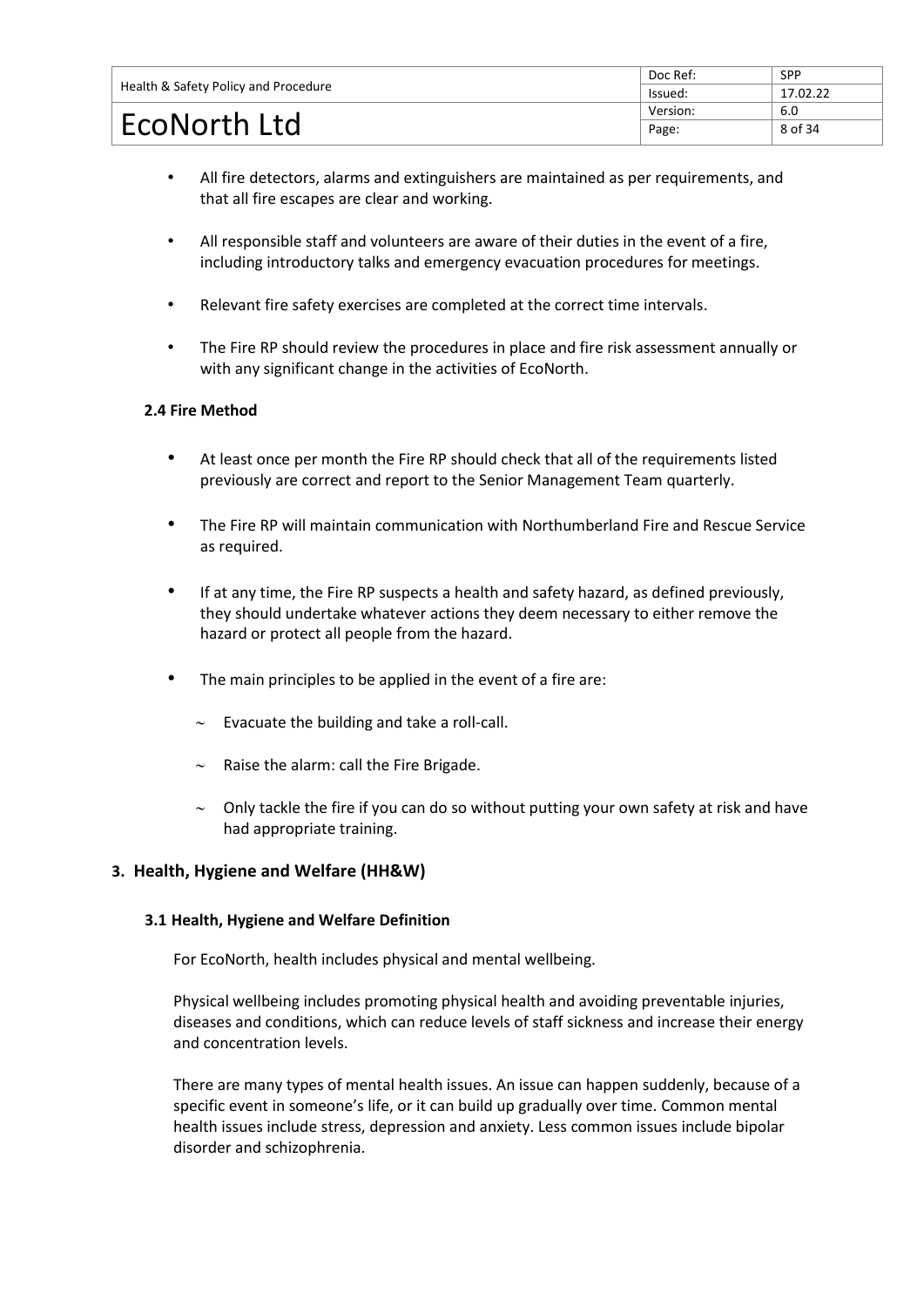|                                      | Doc Ref: | <b>SPP</b> |
|--------------------------------------|----------|------------|
| Health & Safety Policy and Procedure | lssued:  | 17.02.22   |
|                                      | Version: | 6.0        |
| EcoNorth Ltd                         | Page:    | 9 of 34    |

For EcoNorth, hygiene and welfare provision relate only to the built premises and surrounds that it owns, leases or operates. For site-based activities, hygiene and welfare provision will be dealt with by specific task and site risk assessments.

Welfare facilities are those that are necessary for the wellbeing of EcoNorth staff, interns, and placements.

# **3.2 EcoNorth Policy**

EcoNorth aims to promote physical and mental wellbeing in the workplace, by encouraging positive behaviour patterns and minimising work-related stress, in order to:

- Make staff happier and healthier.
- Improve performance and make staff more productive.
- Reduce absence levels.
- Reduce workplace disputes.
- Make the organisation more attractive to prospective employees.
- Be compliant with current health and safety regulations.

EcoNorth will provide and maintain all welfare facilities as recommended by the Health and Safety Executive (HSE). This will be achieved through the appointment of the HH&W RP who will report any issues and appropriate action taken to the Senior Management Team at their monthly team meetings.

EcoNorth will take active steps to promote and support staff in making choices which are beneficial to their physical and mental wellbeing. This will include but not be limited to:

- Flexible working arrangements.
- A pet policy which allows staff to bring suitable pets into the office environment.
- Identification of suitable workplace health initiatives.

# **3.3 Requirement**

Line Managers will be responsible for ensuring:

- A healthy work/life balance is promoted and team members are encouraged to use their flexi/annual leave effectively.
- Changes to team members' physical wellbeing eg injury or medical conditions, are reviewed and their workload/responsibilities/physical environment amended accordingly.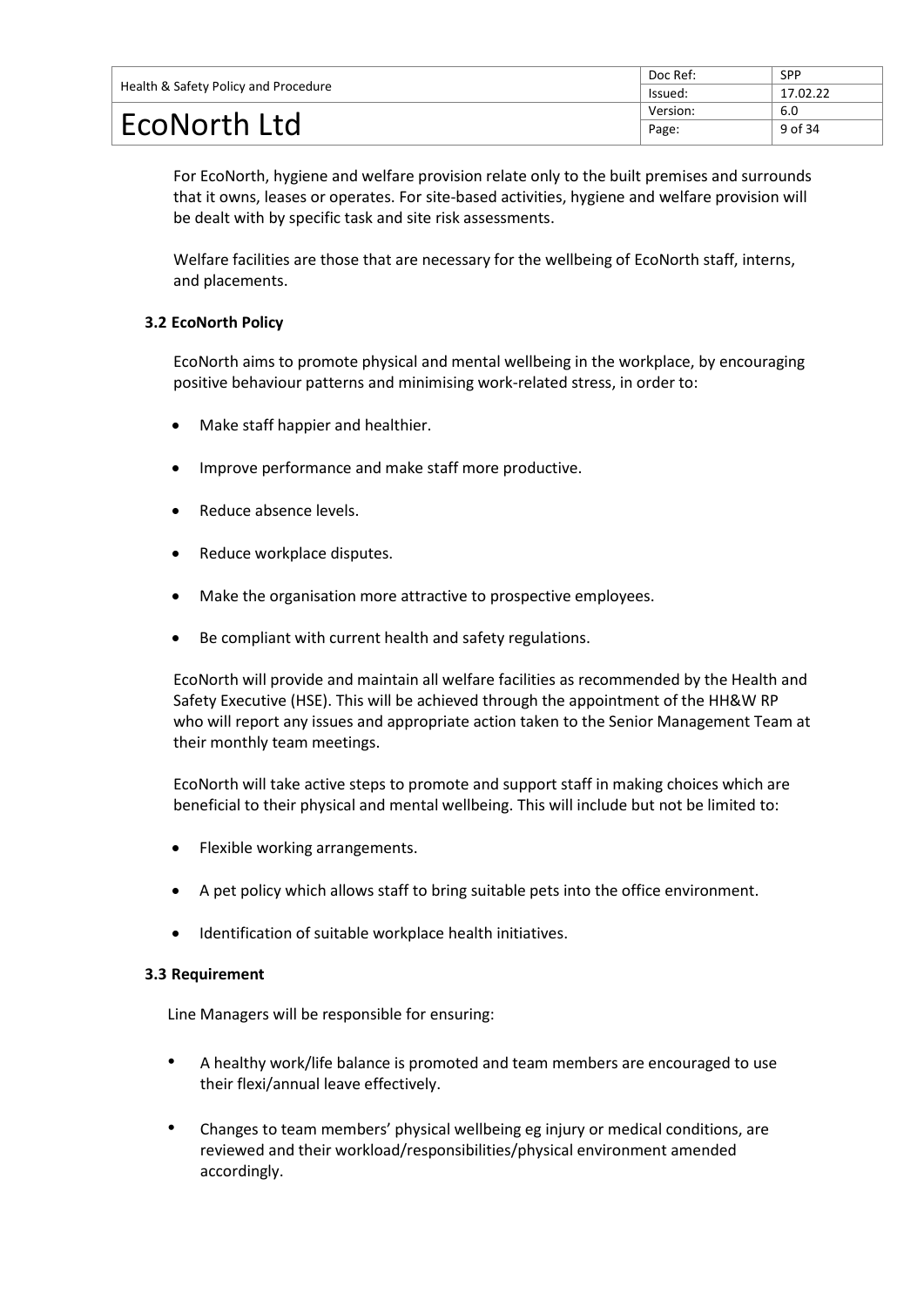|                                      | Doc Ref: | <b>SPP</b> |
|--------------------------------------|----------|------------|
| Health & Safety Policy and Procedure | lssued:  | 17.02.22   |
|                                      | Version: | 6.0        |
| EcoNorth Ltd                         | Page:    | 10 of 34   |

- Activities, responsibilities, working relationships and planned changes in the workplace which are likely to cause stress to team members are minimised.
- Changes to activities, responsibilities and working relationships which may help ease or avoid stress are identified and implemented in a timely manner.
- Team members feel empowered to make decisions about how and when they complete the work for which they are responsible, so long as such timescales are clearly communicated and agreed and fit overall project and client requirements. Project resourcing will be reviewed weekly to identify where work can be reassigned where necessary.
- Team members who are identified (or self-identify) as being at risk of stress are provided with relevant support.

The HH&W RP will be responsible for ensuring:

- Healthy eating is promoted in the workplace and a suitable and hygienic kitchen environment with essential cooking equipment is made available for healthy food preparation.
- Regular screen breaks are encouraged.
- Team members are encouraged to build activity into their working day and their commute to work eg exercising during lunchbreaks, cycling/walking to work.
- There are suitable eating and rest areas for team members to use during breaks.
- Suitable drinking water and changing facilities are supplied at all times.
- Suitable and sufficient toilet and washing facilities are provided and are in full working order where recommended.
- All staff and volunteers are working in safe and suitable workplaces, including space, lighting, ventilation, workstations and noise.
- All staff and interns/placements are aware of relevant welfare facilities and regulations.
- Changes in EcoNorth activities and requirements are reviewed by the HH&W RP and the Senior Management Team.

# <span id="page-11-0"></span>**3.4 Method**

• Regular 121 meetings are conducted where team members can raise any concerns or opportunities for improvements in a safe, supportive environment. Specifically, Line Managers can use 121 meetings or annual Personal Risk Assessments to identify changes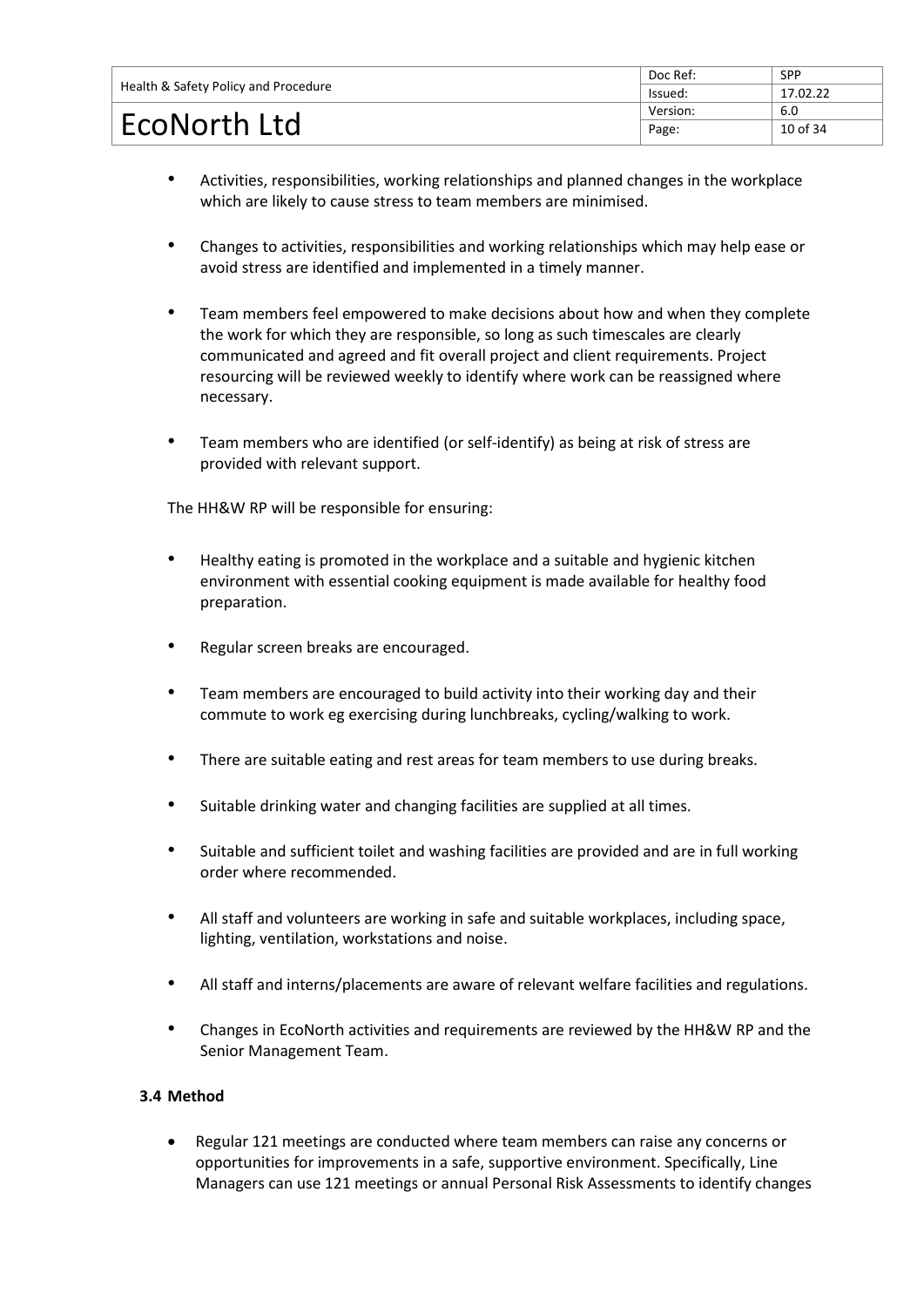|                                      | Doc Ref: | <b>SPP</b> |
|--------------------------------------|----------|------------|
| Health & Safety Policy and Procedure | lssued:  | 17.02.22   |
|                                      | Version: | 6.0        |
| EcoNorth Ltd                         | Page:    | 11 of 34   |

to medical status or conditions, medication or sources of influence outside of work which may have a bearing on their health or wellbeing at work.

- Health and safety initiatives are identified and implemented.
- Accrued flexi time is used effectively to encourage effective control of workload and avoid burn out.
- Issues causing physical or mental health concerns are reported at monthly Senior Management Meetings and relevant actions identified.
- Team members are actively consulted about planned changes to the organisation and all agreed changes are effectively communicated to team members in a timely manner.
- Team members are protected from discrimination.
- All problems with welfare facilities are reported to the H&S RPs and all RPs will carry out regular checks.
- The H&S RPs/Adviser will monitor changes in HSE regulations and report to the Senior Management Team.
- When a member of staff recognises a hazard is present, they should undertake whatever actions they deem necessary to either remove the hazard or protect all people from the hazard. Specifically, if the hazard cannot be eliminated safely they should escalate the situation to the relevant H&S RP.
- Upon request, EcoNorth will pay the cost for a standard VDU eye test at NHS recommended intervals for staff who use display screen equipment in the course of their work. The cost should be claimed back via an expense claim in the usual manner. In addition, if an optician confirms by letter that an employee needs glasses solely and specifically for computer use, then EcoNorth will either pay for the most basic pair of single vision glasses in budget frames or will allow the employee to claim an equivalent amount towards glasses they purchase themselves.

#### <span id="page-12-0"></span>**4. Drugs and Alcohol**

#### **4.1 Drugs and Alcohol Definition**

Alcohol and drug misuse can have an adverse effect, not just on an individual but on their colleagues, customers and the public. Having a safe working environment, providing excellent customer service by maintaining productivity levels and avoiding days being lost to illness are all critical to our success.

#### **4.2 EcoNorth Policy**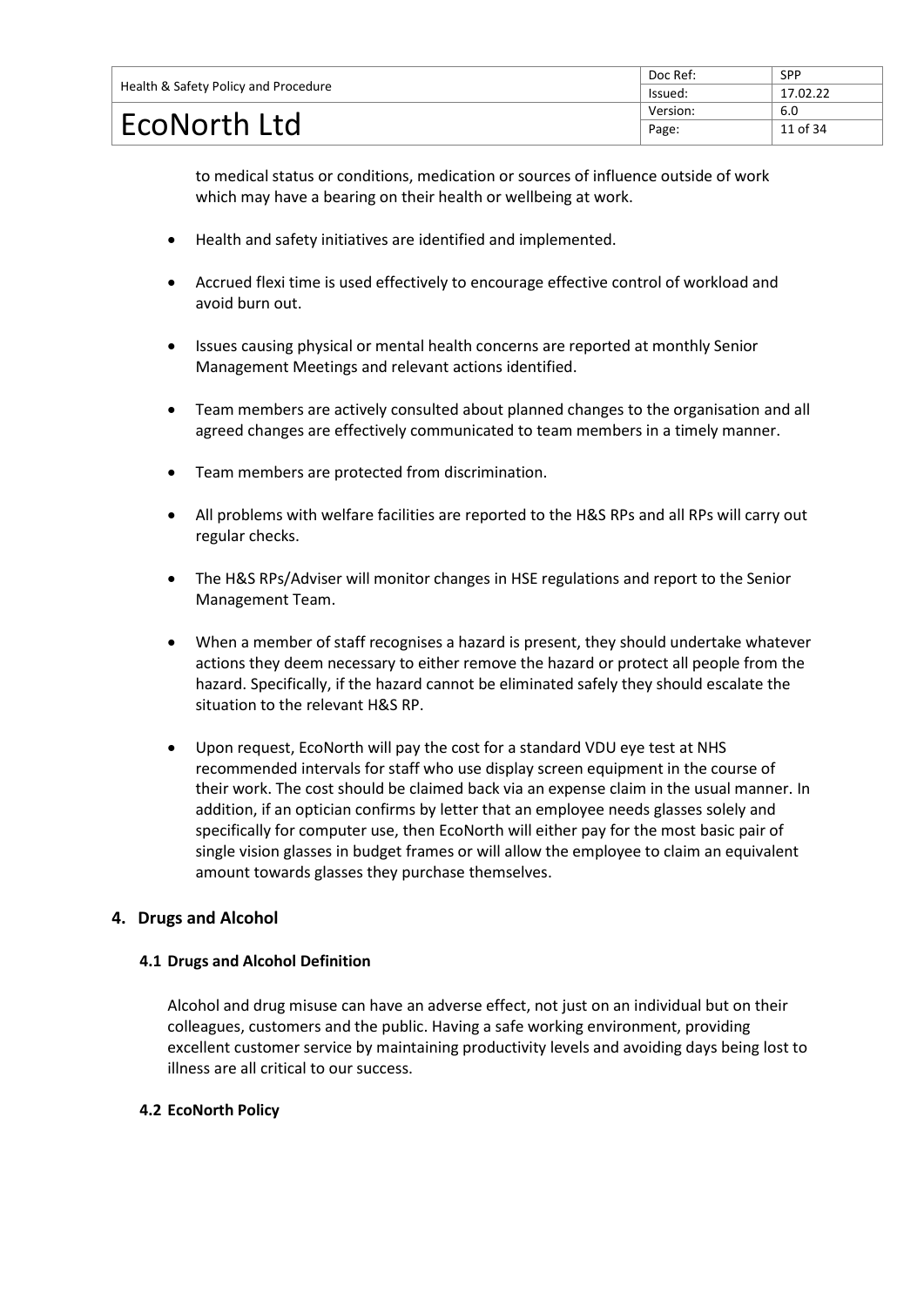|                                      | Doc Ref: | <b>SPP</b> |
|--------------------------------------|----------|------------|
| Health & Safety Policy and Procedure | lssued:  | 17.02.22   |
|                                      | Version: | 6.0        |
| <b>EcoNorth Ltd</b>                  | Page:    | 12 of 34   |

EcoNorth requires all employees to comply with its Alcohol and Drugs Policy. Breaches of the company policy will be taken very seriously and may be dealt with under the appropriate company disciplinary procedure.

# **4.3 Requirements**

- EcoNorth strongly discourages employees from drinking any alcohol prior to driving or reporting to work (including at lunchtimes).
- EcoNorth employees must be aware of relevant legal limits in relation to alcohol consumption – this is especially relevant as staff are regularly required to work within Scotland which has a lower legal limit.
- Employees must ensure that they are not intoxicated by alcohol and are free of any illegal drugs when they report for work.
- Employees must not drink alcohol during working time. Working time is any time between when an employee reports for work and the time when they finish work. It includes any period of call out done whilst on standby duty or overtime working.
- Employees must be aware of what they drink and take into account how long it takes for the alcohol to clear their system. This must be taken into account when partaking in surveys which commence in early morning periods.
- The use, possession, storage, transportation, promotion and/or sale of illegal drugs of drug equipment is forbidden during working time, in the workplace or at a client's site.
- When employees are prescribed medication or are taking over-the-counter medicines or herbal remedies that may affect their work performance or the safety of themselves or others, they must advise their Line Manager.
- Employees may be required to undergo testing for alcohol or illegal drugs in their system in certain defined circumstances.

- Line Managers should report any alcohol or drug related matters at Senior Management Meetings.
- If EcoNorth suspects that an employee's work performance or conduct has been impaired through substance abuse, it reserves the right to deal with the matter under the terms of EcoNorth's disciplinary procedure.
- If an employee refuses to undergo a medical examination in such circumstances, their refusal will constitute gross misconduct in accordance with EcoNorth's disciplinary procedure.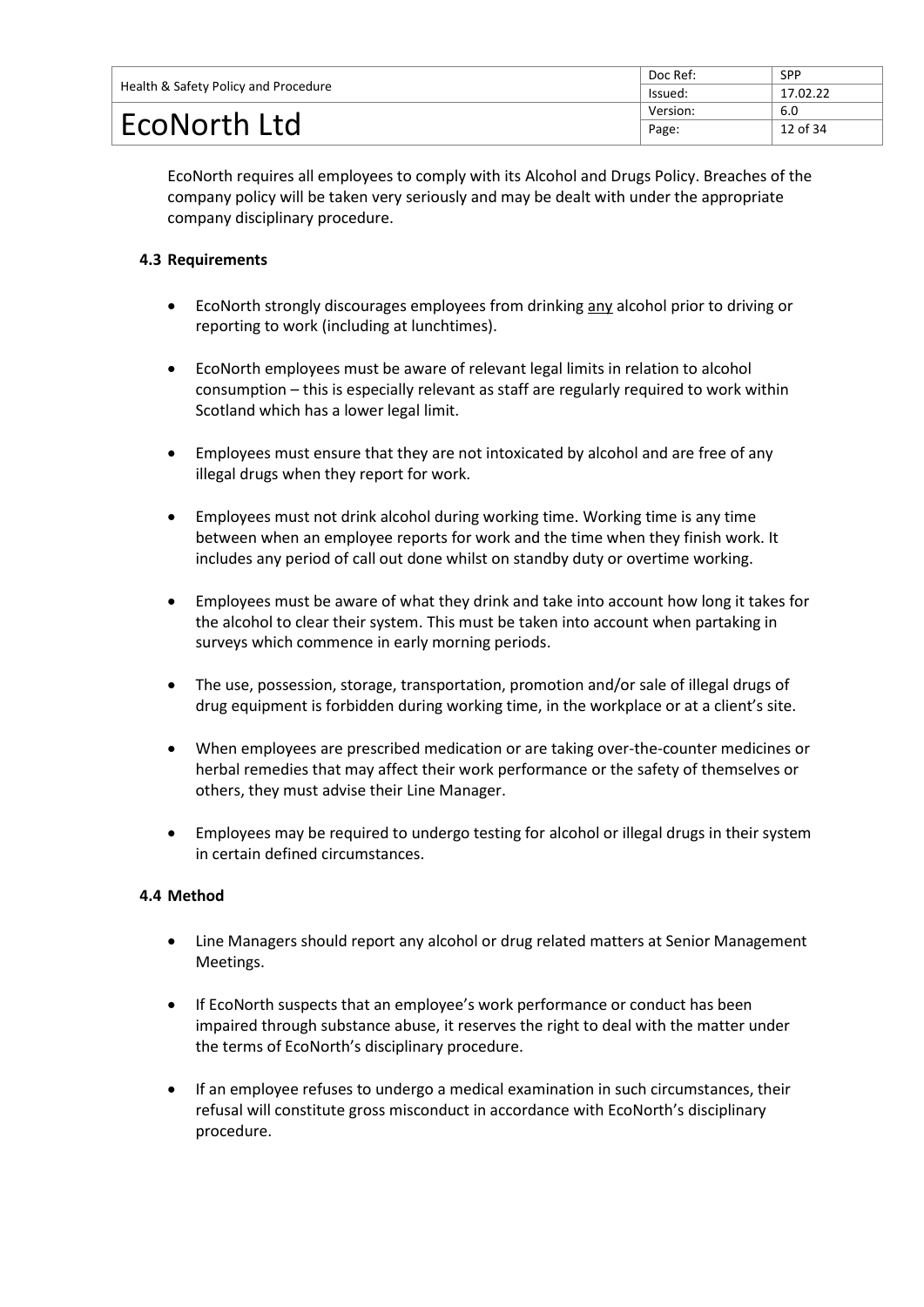|                                      | Doc Ref: | <b>SPP</b> |
|--------------------------------------|----------|------------|
| Health & Safety Policy and Procedure | Issued:  | 17.02.22   |
|                                      | Version: | 6.0        |
| EcoNorth Ltd                         | Page:    | 13 of 34   |

- If, having undergone a medical examination, it is confirmed that the employee has positively tested for a controlled drug, or they admit there is a problem, EcoNorth reserves the right to suspend them from their employment to allow EcoNorth to decide whether to deal with the matter under the terms of EcoNorth's disciplinary procedure or to require them to undergo treatment and rehabilitation.
- If they are offered rehabilitation, EcoNorth will determine in consultation with a medical advisor an appropriate period of time during which they will be required to undergo medical treatment. During the period of rehabilitation, EcoNorth will determine whether they are fit to return to work. If they are not judged fit to return to work, they will take unpaid leave.
- If at any time an employee disobeys an instruction given to them by EcoNorth with regard to the rehabilitation or suffer a relapse during or following treatment, the company reserves the right to withdraw support and to proceed to deal with the matter under the terms of EcoNorth's disciplinary procedure.
- On an employee's return to work after having been declared fit for work by a qualified medical advisor, should there be any recurrence of the original problem or their performance has been impaired by the problem and they can no longer perform at the required level, they will be subject to disciplinary action under EcoNorth's disciplinary procedure.
- EcoNorth reserves the right to inform the police of any suspicions we may have with regard to the use of controlled drugs by you on EcoNorth's premises.

# **5. Control of Substances Hazardous to Health**

# **5.1 Control of Substances Hazardous to Health (COSHH) Definition**

Precautions relating to the purchase, transport, use, storage and disposal of chemicals and other substances potentially hazardous to health.

# **5.2 EcoNorth Policy**

- EcoNorth will ensure all hazardous substances purchased or generated by EcoNorth are transported, used, stored and disposed of securely and safely and that staff and interns are trained in their safe usage.
- Where possible any substances covered under COSHH will be substituted with substances without a potential hazard to health.

#### **5.3 Requirements**

- EcoNorth will appoint a COSHH RP.
- COSHH RPs will carry out an annual audit of all chemicals used by or stored by EcoNorth.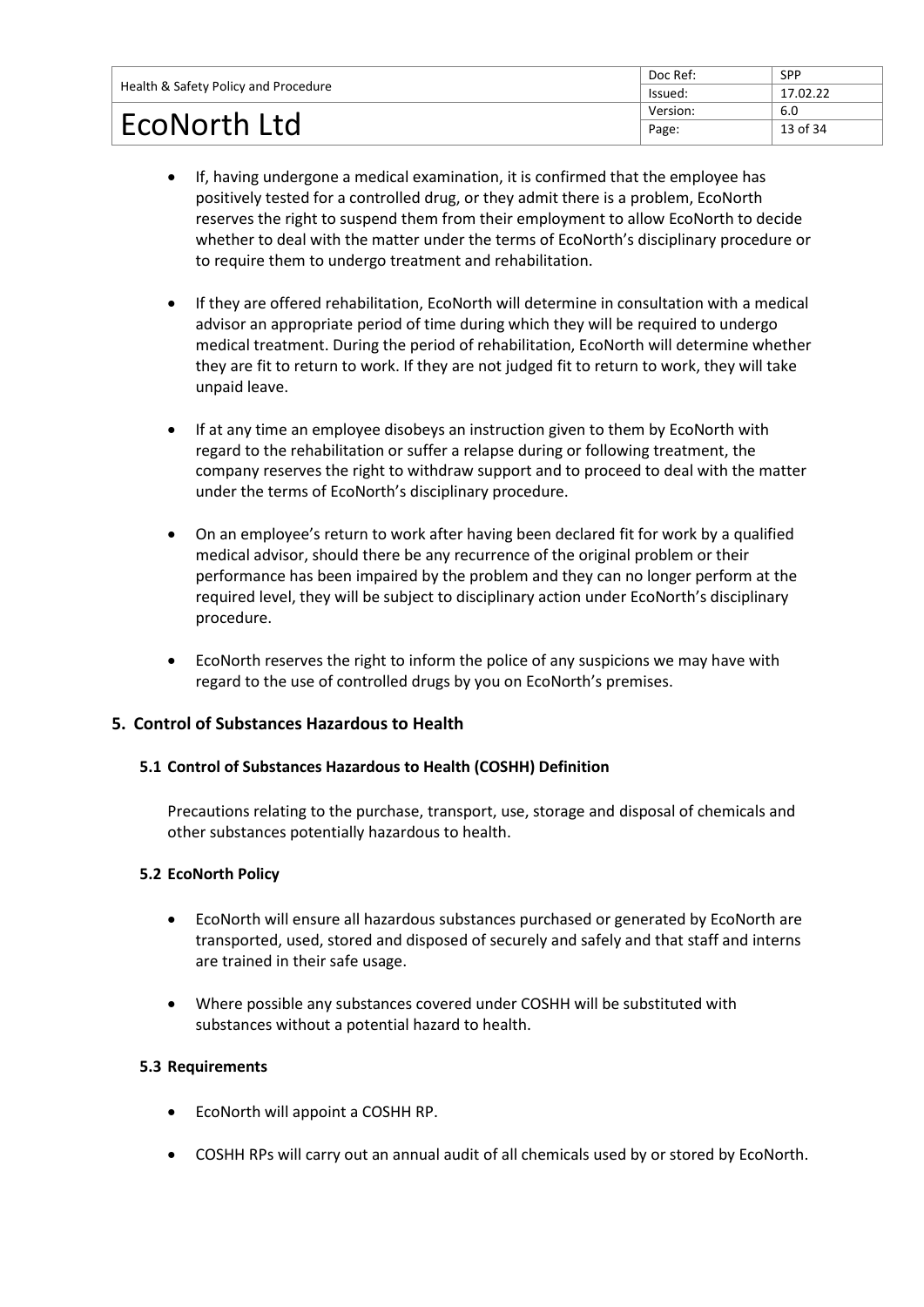|                                      | Doc Ref: | <b>SPP</b> |
|--------------------------------------|----------|------------|
| Health & Safety Policy and Procedure | lssued:  | 17.02.22   |
|                                      | Version: | 6.0        |
| EcoNorth Ltd                         | Page:    | 14 of 34   |

- All new product orders will be accompanied by a COSHH note; if any staff are in doubt as to the COSHH status of a product they must not make a purchase or purchase order.
- All staff must complete COSHH assessments for all relevant substances.
- All EcoNorth's ecology staff will complete annual asbestos awareness training.
- All staff must carry out spillage risk assessment of chemical storage (not near rain water drains etc) and have an action plan in place in the event of spillage.
- All hazardous chemicals to be stored in a secure location.
- All staff must ensure all hazardous chemicals are disposed of according to COSHH guidelines.
- Personal Protective Equipment (PPE) to be supplied where applicable.

# **5.4 Method**

- The COSHH RP will check on audits of chemicals and ensure safe storage at least monthly.
- Relevant staff and interns will be trained and certified in the safe use of any COSHH products by a competent person.
- COSHH reports are stored centrally.
- All COSHH reports to be reviewed annually.
- Any unattended hazardous chemicals should be made safe by a competent person and reported to the relevant H&S RP.
- COSHH RP are to make a COSHH report to the Senior Management Meeting bi-annually.

# <span id="page-15-0"></span>**6. Lone Working**

# **6.1 Lone Working Definition**

Lone working is defined as any employee or intern of EcoNorth, or other person for whom EcoNorth accepts a level of responsibility, who is working by themselves without close or direct supervision, including home working. Exceptions are where people are travelling between projects, commuting or attending meetings where they know other attendees. While travelling to meetings is not part of 'lone working' as defined within this policy, staff are encouraged to communicate their whereabouts with colleagues or relevant emergency contacts as a matter of course. Specific project risk assessments where longer journeys are required will stipulate the frequency of breaks and associated check ins with a buddy.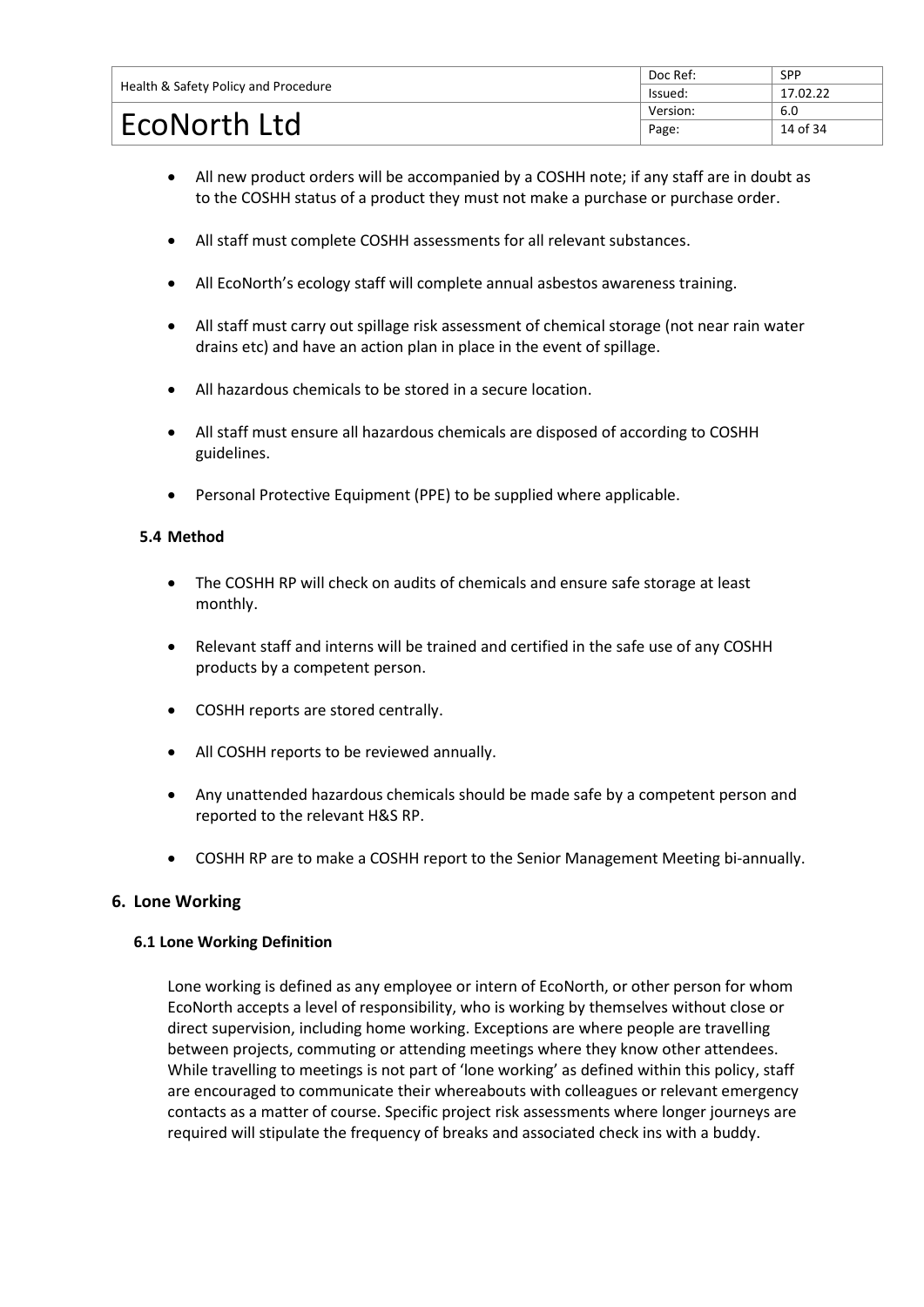|                                      | Doc Ref: | <b>SPP</b> |
|--------------------------------------|----------|------------|
| Health & Safety Policy and Procedure | lssued:  | 17.02.22   |
|                                      | Version: | 6.0        |
| EcoNorth Ltd                         | Page:    | 15 of 34   |

# **6.2 EcoNorth Policy**

- A Lone Working RP will be appointed and attend the Senior Management Meeting.
- If practicable, lone working will be avoided.
- Students, young people, trainees, interns and placements will not be allowed to undertake lone working until assessed as competent to do so.
- Lone working will not be permitted where site or activity risk assessments have identified risk associated with hazards such as isolation, water, heights, and/or confined spaces which cannot be mitigated for, or where competencies are not recorded.
- Where lone working cannot be avoided agreed requirements, as set out in the Lone Working Procedure, must be adhered to.

#### **6.3 Requirement**

- All competency records will include a presumption against lone working or record appropriate levels.
- Where lone working is unavoidable the requirement for lone working must be acknowledged within a task specific risk assessment.
- Risk assessments will include what activities the lone worker will be undertaking, the location of lone working and what safe systems have been put in place and what emergency procedures have been identified.

- Lone working will only be permitted after Line Managers have agreed risk assessments and competency records.
- Anybody undertaking lone working will carry a fully charged mobile phone and an emergency pack (eg first aid kit) appropriate to the activity.
- Anybody wishing to undertake lone working must identify an emergency procedure, which includes a named competent person/buddy who has clear guidelines as set out in the Lone Working Procedure to follow in the event of a failure of the lone worker to report in at suitable periods. This need not be a member of staff. Where the contact is not a member of staff they do, however, need to have access to senior staff contact details.
- Where routine lone working in low risk environments takes place staff, volunteers and contractors will be expected to follow a set of guidelines developed with their Line Manager.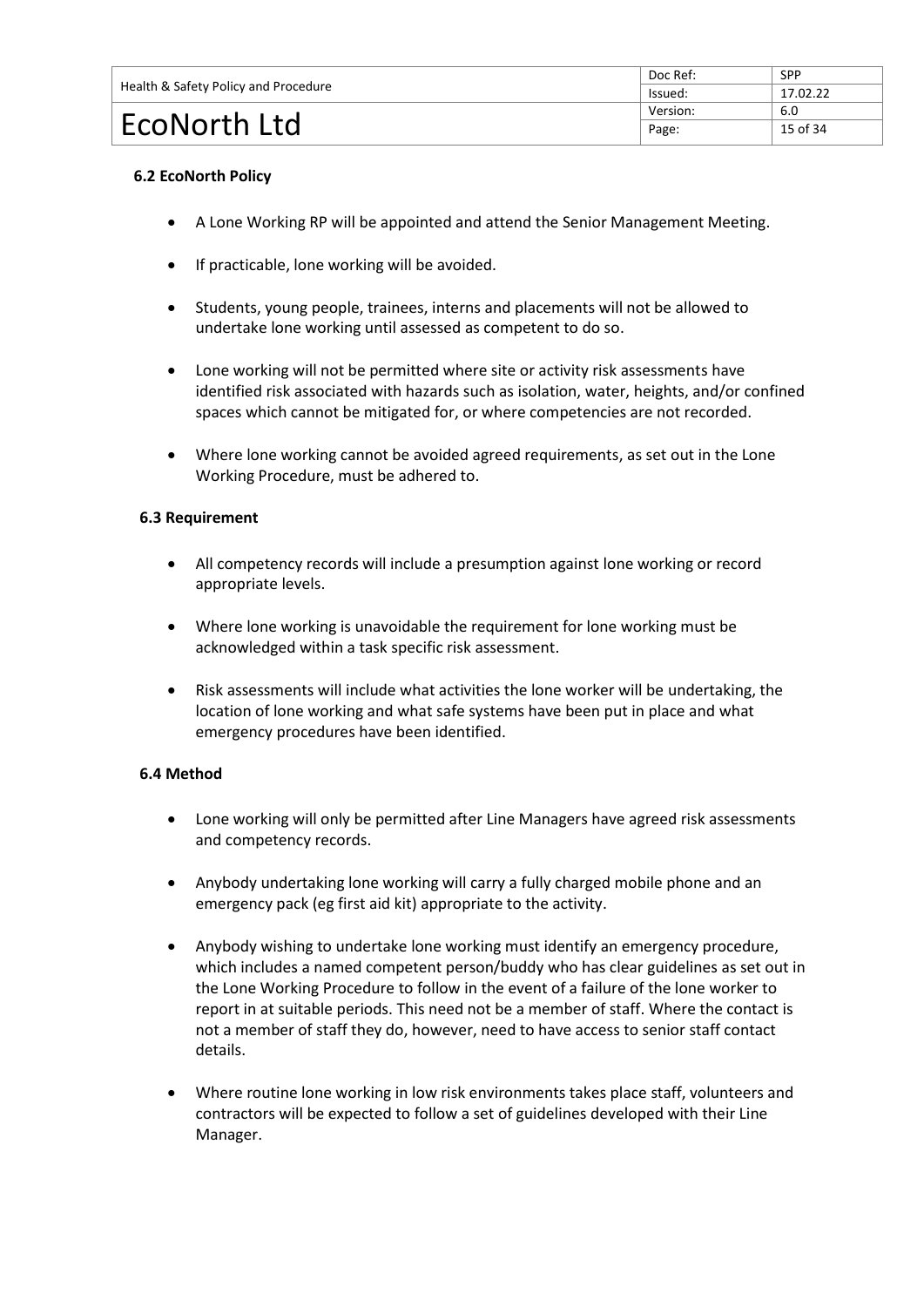|                                      | Doc Ref: | <b>SPP</b> |
|--------------------------------------|----------|------------|
| Health & Safety Policy and Procedure | lssued:  | 17.02.22   |
|                                      | Version: | 6.0        |
| EcoNorth Ltd                         | Page:    | 16 of 34   |

# <span id="page-17-0"></span>**7. Risk Assessment**

#### **7.1 Risk Assessment Definition**

A Risk Assessment (RA) is a considered examination of what could cause harm to people to weigh up whether enough precautions are in place to prevent harm, the aim of which is to ensure that no one gets hurt or becomes ill.

#### **7.2 RA Policy**

EcoNorth recognises RAs as the tool by which it identifies and acts upon hazards to any people it accepts a level of responsibility for. RAs are not in themselves a protection from harm but methodologies by which EcoNorth staff and volunteers identify hazards and plan for safe activities and EcoNorth monitors and demonstrates its commitment to health and safety.

#### **7.3 RA Requirement**

- All staff and interns will have competency records, identifying what equipment, training, experience and degree of competency they possess, as part of their routine work with EcoNorth. This will be subject to regular review and include an action plan for additional training / update requirements.
- EcoNorth will risk assess all sites prior to undertaking survey (or other) work on third party land. EcoNorth will also comply with mitigation requirements outlined in landowner/managers own risk assessments. Risk assessments will be subject to review and, where new or unforeseen hazards are identified on sites, these will be assessed prior to any further work proceeding.
- All events and activities which are not covered by competency records, existing generic risk assessments or other suitable safe systems will require separate RAs.
- The RA will ensure that all groups and individuals seeking permission to visit places that EcoNorth accepts a responsibility for without a member of EcoNorth staff present, will be issued with a site or task RA and guidelines, which they will be expected to adhere to.
- All contractors will work to site and task RAs agreed with EcoNorth.
- All staff will be encouraged to be hazard aware and identify any unforeseen risks not identified in site or activity risk assessments. These will be reported as a cause for concern. Where new risks are identified, works will stop until safe means of working is established.

#### **7.4 RA Method**

• All staff and volunteers will be trained in generating and assessing RAs commensurate with their roles, and how to act upon them before they are permitted to take charge of any sphere of activity for which RAs takes responsibility.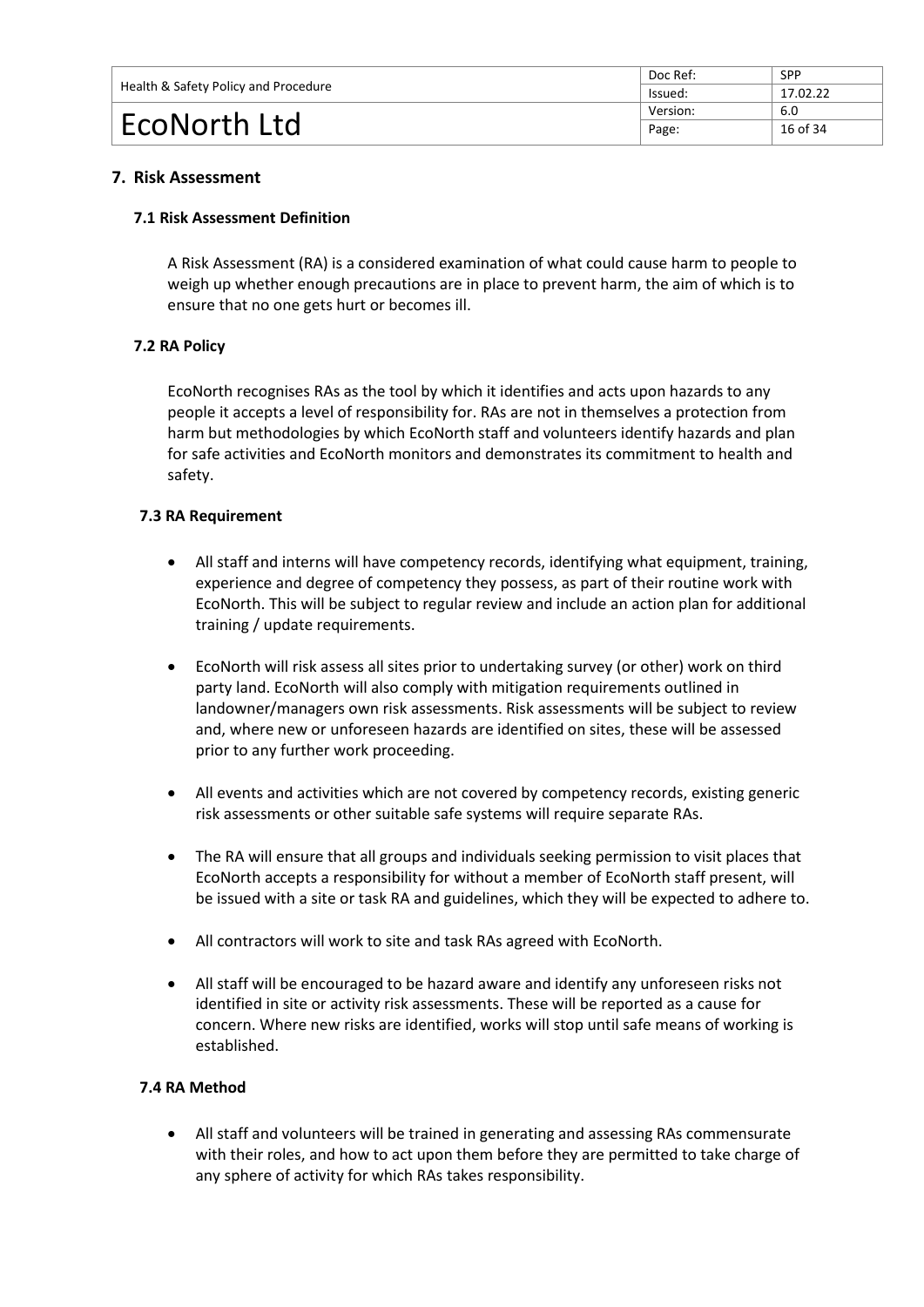|                                      | Doc Ref: | <b>SPP</b> |
|--------------------------------------|----------|------------|
| Health & Safety Policy and Procedure | lssued:  | 17.02.22   |
|                                      | Version: | 6.0        |
| EcoNorth Ltd                         | Page:    | 17 of 34   |

- Competency records will be addressed and amended where required at every appraisal meeting.
- RA is a standing agenda item at every Senior Management Team meeting, where issues relating to RAs are discussed.
- All RAs will be authorised by a Senior Manager before going out on site/undertaking activity.

# <span id="page-18-0"></span>**8. Accidents and Near Misses**

#### **8.1 Accident and Near Miss Definition**

Accidents and near misses relate to any sites or activities where EcoNorth accepts an area of responsibility and are defined as:

- An accident is an incident where an unforeseen injury or loss occurs.
- A near miss is an incident that had the potential to result in an accident.
- A cause for concern is an incident that requires remedial action to be undertaken.

#### **8.2 EcoNorth Policy**

Through training and the creation of risk assessments EcoNorth will ensure that:

- The risk of accidents or exposure to hazards of any kind is as low as reasonably foreseeable.
- The appropriate number of first aiders will be present and appropriate first aid equipment is provided.
- H&S RPs will report to the Senior Management Team meeting about any accidents, near misses or causes for concern. All accident and near miss reports and investigations will be considered by the Senior Managers at monthly meetings with outcomes disseminated and lessons learned applied.

#### **8.3 Requirement**

- All accidents must be reported using the accident report procedure and all major accidents reported to the H&S Executive (RIDDOR).
- All near misses and causes for concern must be reported to H&S RPs.
- All first aid kits must be checked regularly and clearly labelled.
- Staff and volunteers should be trained in how to fill in the accident book and be aware of the location of the book.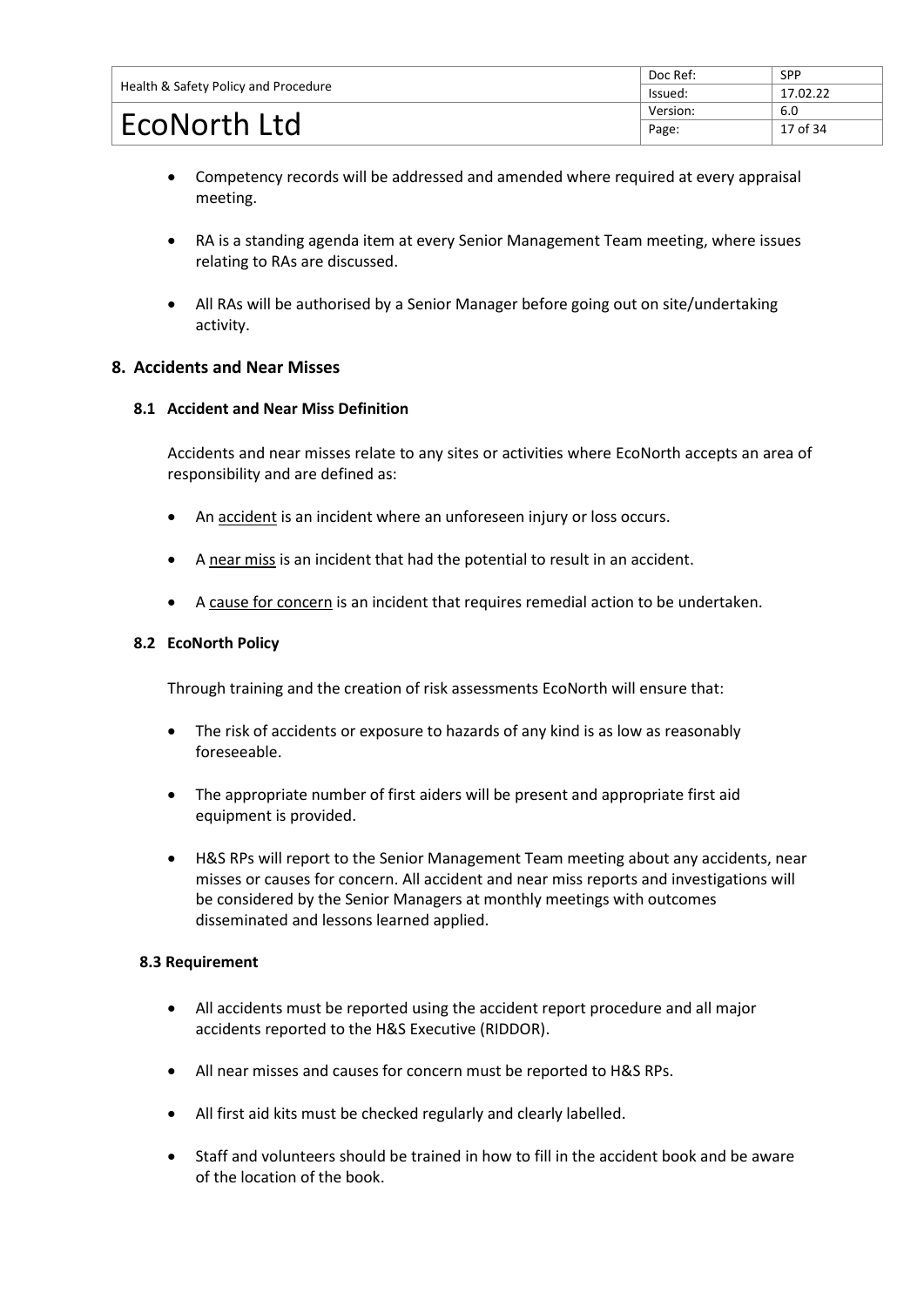|                                      | Doc Ref: | <b>SPP</b> |
|--------------------------------------|----------|------------|
| Health & Safety Policy and Procedure | lssued:  | 17.02.22   |
|                                      | Version: | 6.0        |
| EcoNorth Ltd                         | Page:    | 18 of 34   |

Subcontractors should be made aware of the requirement for and process for accident, near miss and cause for concern reporting.

# **8.4 Method**

- Sufficient health and safety information and tool box talks will be given by a competent person on site before every task, event or activity.
- Health and safety information will be supplied in EcoNorth vehicles and offices.
- All accidents will be followed up by an EcoNorth Senior Manager to ensure procedures are put in place/adhered to where necessary in order to prevent the accident reoccurring (see Section 8: Accident Investigation).
- Review areas where accidents have occurred and put signage in place or improve area as necessary.
- If anyone identifies a hazard, they should implement whatever action they deem necessary to either remove the hazard or protect all people from the hazard.

#### <span id="page-19-0"></span>**9. Accident Reporting and Investigation**

#### **9.1 Accident and Near Miss Definitions**

Refer to 8.1.

#### **9.2 EcoNorth Policy**

EcoNorth will investigate all accidents and near miss incidents with the aim of ensuring they do not happen again and findings are used to update safe working practices/procedures.

#### **9.3 Requirement**

- EcoNorth will notify the H&S Executive as required under RIDDOR.
- All staff, subcontractors, volunteers, interns and placements will report on all minor accidents, near misses and causes for concern to the Senior Managers using the accident book and near miss/cause for concern reporting forms.
- For accidents and near miss incidents, a Senior Manager will investigate and report on reported accidents; for serious accidents an investigation team might be required involving some/all of the following:
	- o Line Manager.
	- o Senior Manager.
	- o H&S Advisor.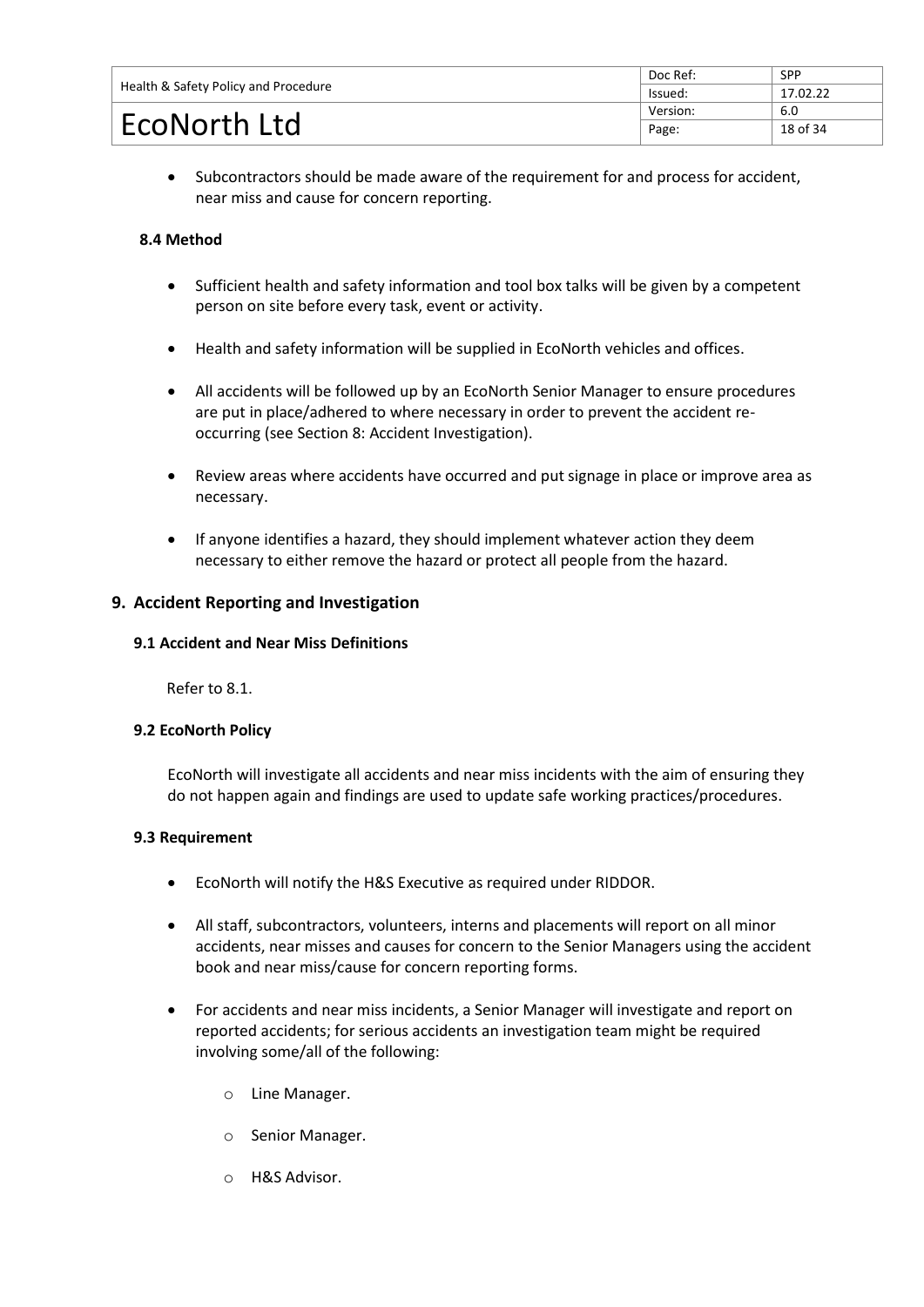|                                      | Doc Ref: | <b>SPP</b> |
|--------------------------------------|----------|------------|
| Health & Safety Policy and Procedure | lssued:  | 17.02.22   |
|                                      | Version: | 6.0        |
| EcoNorth Ltd                         | Page:    | 19 of 34   |

- o Chair of the Board.
- o Relevant HSE Officer or Technical Expert.

#### **9.4 Method**

- All EcoNorth Line Managers are aware of their duties under RIDDOR and will follow the procedures under these regulations.
- In the event of any accident or near miss incident (RIDDOR notifiable or not), an investigation will be undertaken by the appropriate person/team. It is the responsibility of Executive Director to assess the level of investigation required and guidance from Senior Managers may be sought before reaching a decision.
- If an accident/near miss investigation report is required, the relevant H&S RP / Inspectors / Advisors will be notified as required.
- When accidents or near miss incidents occur, the investigation procedure will be followed and an accident investigation or near miss form completed using the following structure:
	- o Gather information.
	- o Analyse findings.
	- o Review risk control measures.
	- o Plan and implement changes required.
- The detailed accident/near miss incident report will be submitted to the Senior Management Team meeting and discussed under the health and safety standing agenda item.

#### <span id="page-20-0"></span>**10. First Aid**

#### **10.1 First Aid Definition**

- For EcoNorth, first aid precautions relate to all people, buildings and any activity or event for which EcoNorth accepts any responsibility.
- First aid is the procedure followed when someone is injured or becomes ill.

#### **10.2 EcoNorth Policy**

- EcoNorth will ensure that a suitable number of people are trained in first aid at any event or activity where EcoNorth accepts any responsibility.
- It is EcoNorth's policy to ensure that all EcoNorth staff have up to date first aid training.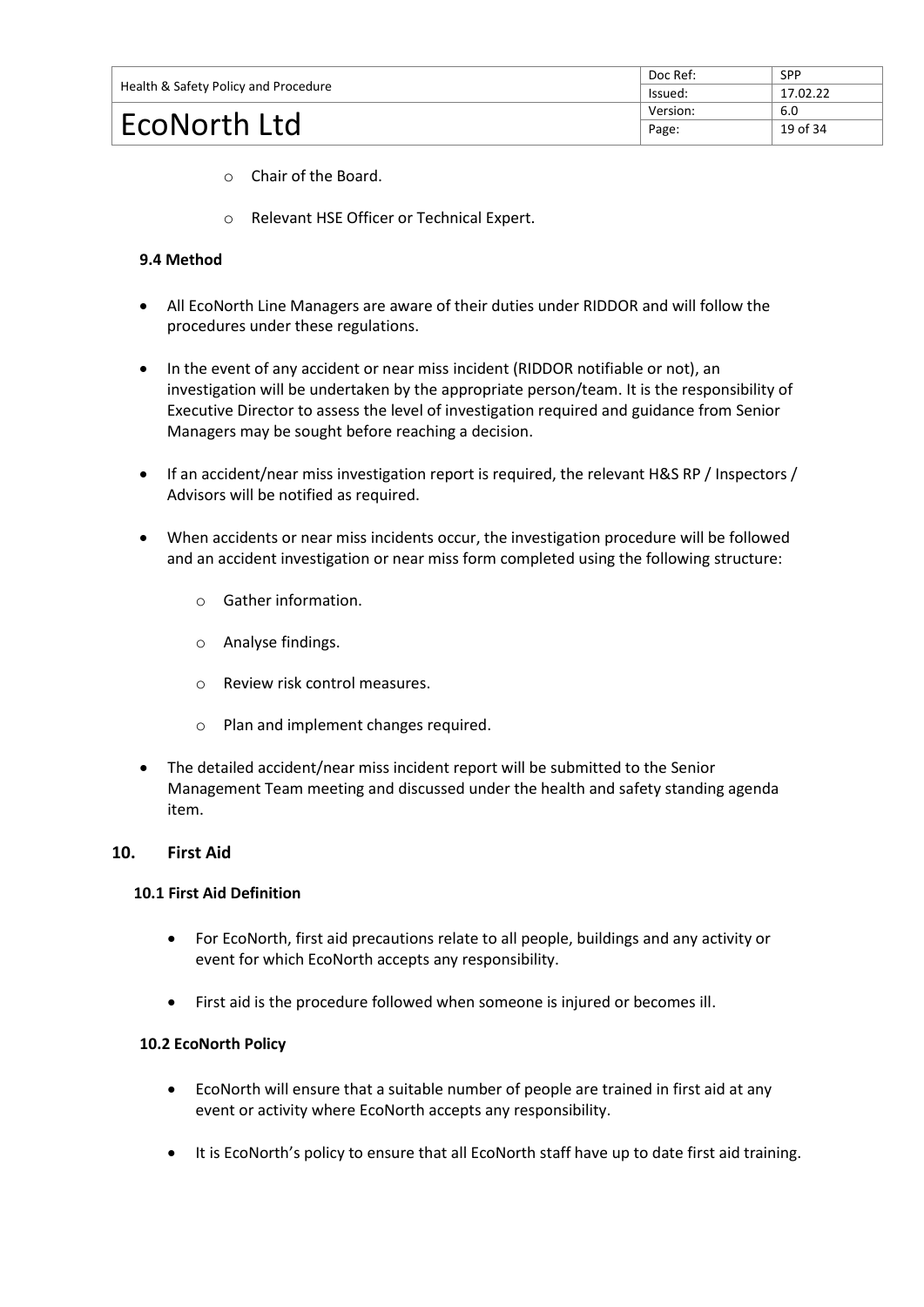|                                      | Doc Ref: | <b>SPP</b> |
|--------------------------------------|----------|------------|
| Health & Safety Policy and Procedure | lssued:  | 17.02.22   |
|                                      | Version: | 6.0        |
| EcoNorth Ltd                         | Page:    | 20 of 34   |

- EcoNorth will appoint a Mental Health First Aider during 2022-23. All EcoNorth employees have completed Mental Health Awareness Training during 2020.
- All EcoNorth groups should have at least one staff member or volunteer who is first aid trained.
- EcoNorth will maintain all first aid procedures as recommended by the HSE. To ensure this is maintained, a First Aid RP is appointed.

#### **10.3 Requirement**

EcoNorth's First Aid RP is responsible for ensuring that:

- All first aid kits and equipment are maintained as per requirements.
- All responsible staff and volunteers are aware of their duties in the event of a first aid incident, including up to date training, refresher courses etc.
- Procedures are reviewed with any significant changes in activities of EcoNorth.

#### **10.4 Method**

- Bi-annually the First Aid RP should check all staff and volunteer requirements are correct and report to the Senior Management Team meeting.
- The First Aid RP will maintain communication with St John's or other suitable training body to keep up to date with new guidelines and equipment etc.
- If the First Aid RP suspects a health and safety hazard, as defined previously, they should undertake whatever actions are necessary to remove the hazard to protect people from hazard.

#### <span id="page-21-0"></span>**11. The Workplace**

#### **11.1 The Workplace Definition**

The workplace relates to the EcoNorth premises: Unit 11 Enterprise Court, Cramlington, NE23 1LZ.

#### **11.2 EcoNorth Policy**

 EcoNorth shall ensure that the workplace is a safe working environment for all staff, visitors and volunteers.

#### **11.3 Requirement**

• EcoNorth will appoint a Work Place RP.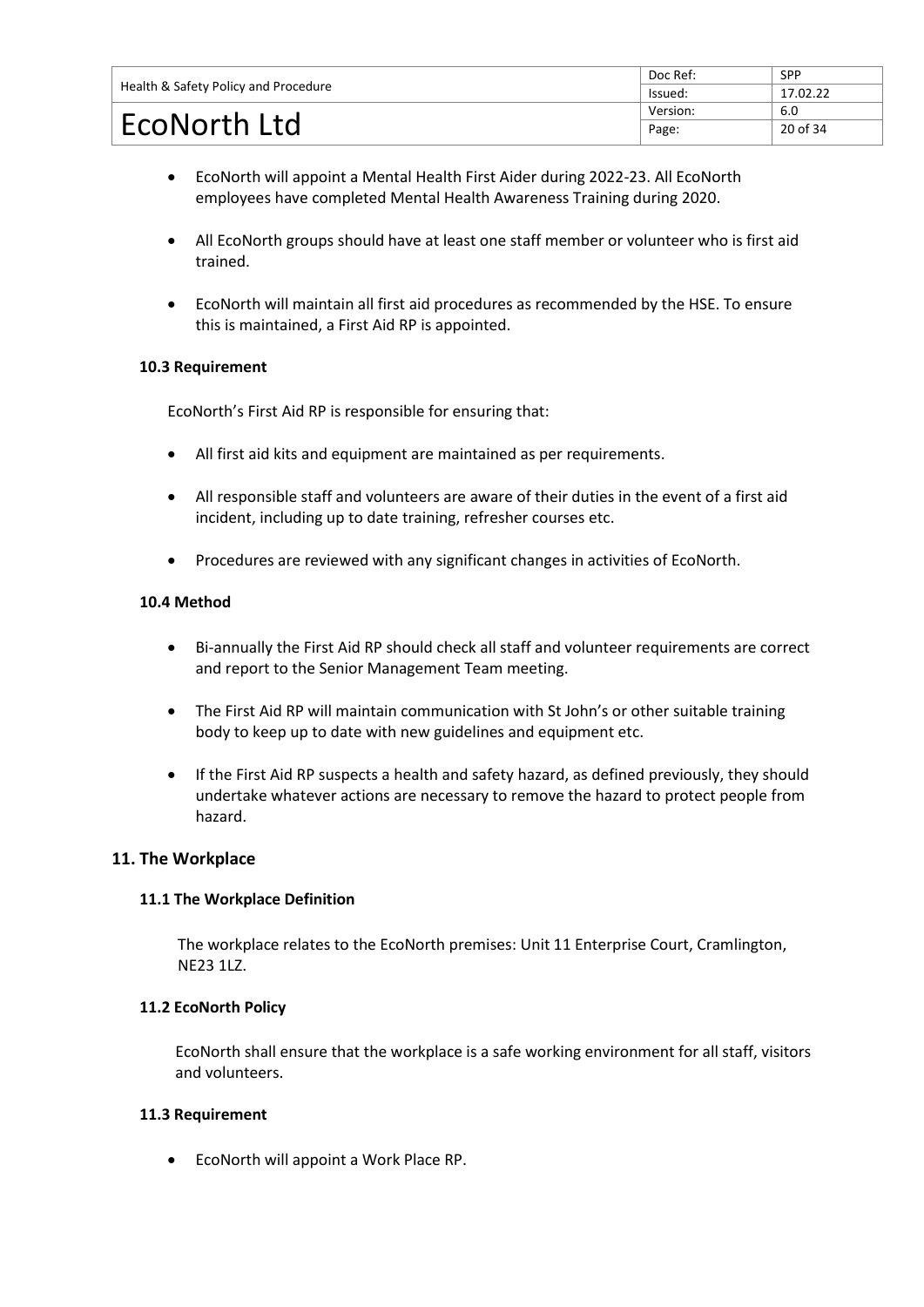|                                      | Doc Ref: | <b>SPP</b> |
|--------------------------------------|----------|------------|
| Health & Safety Policy and Procedure | lssued:  | 17.02.22   |
|                                      | Version: | 6.0        |
| EcoNorth Ltd                         | Page:    | 21 of 34   |

- EcoNorth's WP RP will make routine health and safety checks of all areas of the workplace and report to the Senior Management Team meeting monthly.
- The WP RP will assist all staff within their area in COSHH management, training identification and Personal Protective Equipment.

# **11.4 Method**

- The WP RP will routinely check hazards throughout the buildings and grounds and report to the Senior Management Team monthly.
- If at any time a WP RP suspects a hazard, as defined previously, they should undertake whatever actions they deem necessary to either remove the hazard or protect all people from the hazard.

# <span id="page-22-0"></span>**12. Provision and Use of Equipment**

#### **12.1 Provision and Use of Equipment Definition**

- Equipment is any item that does not fall into one of the following categories:
	- o Driving on the highway is covered under section 17 below.
	- o Substances and materials, covered under COSHH.
	- o The fabric or fittings of any buildings.
- Equipment does include: personal protective equipment, climbing equipment, hand and power tools, furniture, gazebos, computers, photocopiers, dispensers, bins, microscopes, binoculars, ladders, fridges, cookers, microwaves, stationery (this non-exhaustive list should help people define whether what they are considering is equipment or not).
- Provision is making available any item for use by any person for whom EcoNorth accepts responsibility.

#### **12.2 EcoNorth Policy**

EcoNorth will ensure that all equipment provided for use is:

- Suitable for the intended use.
- Safe for use, maintained in a safe condition and where necessary, inspected to ensure this remains the case.
- Used only by people who have received adequate information, instruction and training.
- Accompanied by suitable safety measures.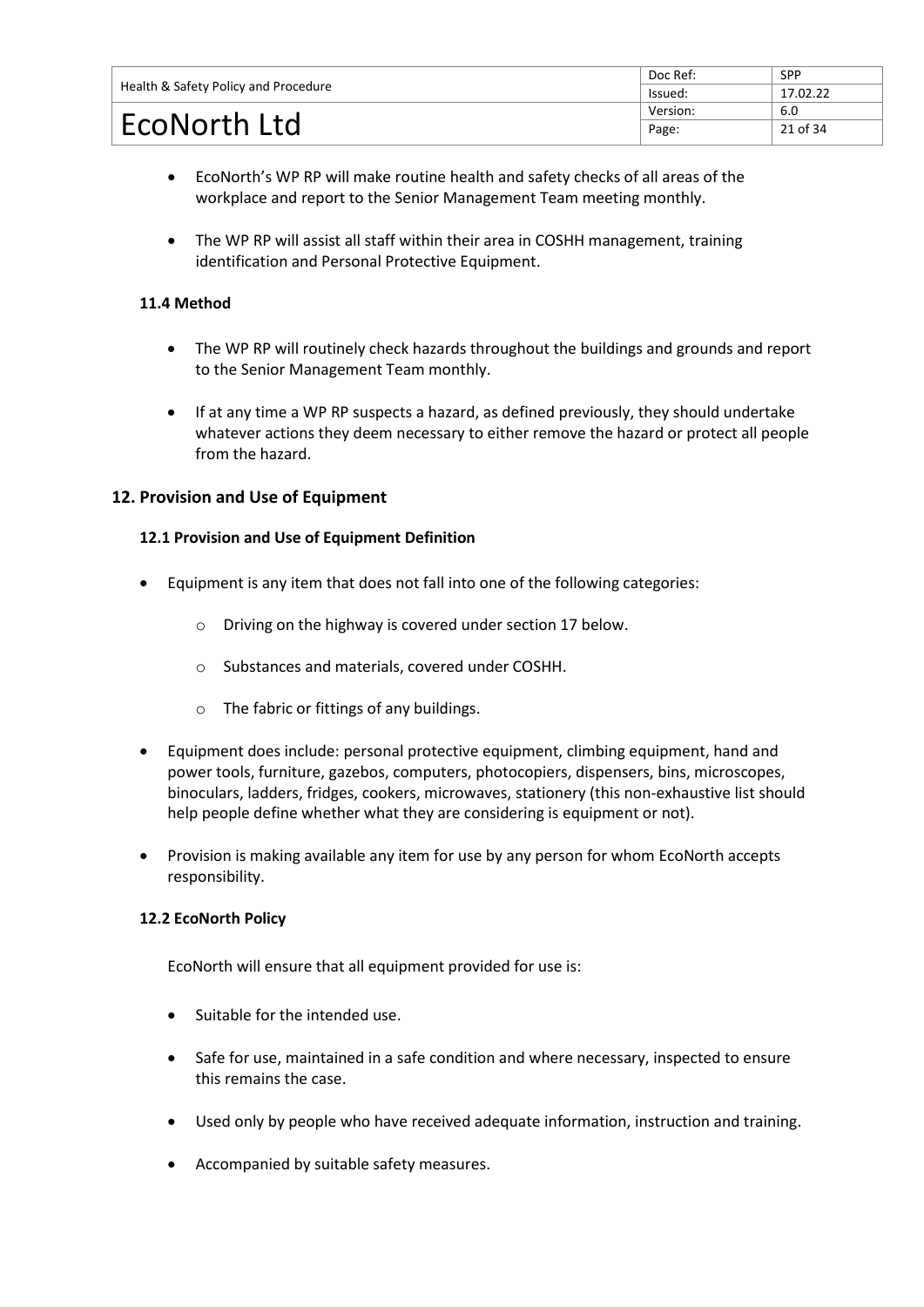|                                      | Doc Ref: | <b>SPP</b> |
|--------------------------------------|----------|------------|
| Health & Safety Policy and Procedure | lssued:  | 17.02.22   |
|                                      | Version: | 6.0        |
| <b>EcoNorth Ltd</b>                  | Page:    | 22 of 34   |

• On request, EcoNorth will provide eye and eyesight tests and spectacles if they are specifically necessary for the use of display screen equipment.

# **12.3 Requirement**

- EcoNorth will maintain an inventory of all significant pieces of equipment including a register and record of health and safety checks, including Portable Electrical Appliance Testing.
- WP RP will include equipment checks with their routine workplace inspections.
- All staff and volunteers will be trained, commensurate with their roles, to recognise hazards that may arise from faulty or incorrectly used equipment.
- All staff and volunteers will be trained in the safe use and care for equipment they use or are responsible for.
- Where practicable, in order to ensure that all equipment is suitable for its intended use:
	- $\sim$  All tools will be purchased from an identified trade supplier.
	- $\sim$  All protective equipment will be purchased from an identified supplier of health and safety equipment.
	- $\sim$  All office equipment will be purchased from a trade supplier.
	- $\sim$  All equipment used for working with children will be purchased from a specialist education supplies outlet.
	- $\sim$  Where this is not possible due to the supply of goods in kind, second-hand equipment, donations or for any other reason, permission will be sought from a Senior Manager prior to making equipment available for use.

- Equipment can only be purchased from a list of approved suppliers, catalogues, websites etc held by members of EcoNorth. Where this is not possible due to the supply of goods in kind, second hand equipment, donations or for any other reason, express permission will be sought from a Senior Manager prior to making equipment available for use.
- The WP RP will arrange and organise portable electrical appliance testing and create a record of maintenance schedules for all equipment under their responsibility.
- EcoNorth WP RPs will check that equipment within their area of concern is maintained as per maintenance schedules. However, legal responsibility for maintenance remains with the Line Management system.
- The Fire RP will ensure all fire safety equipment is tested and maintained at EcoNorth.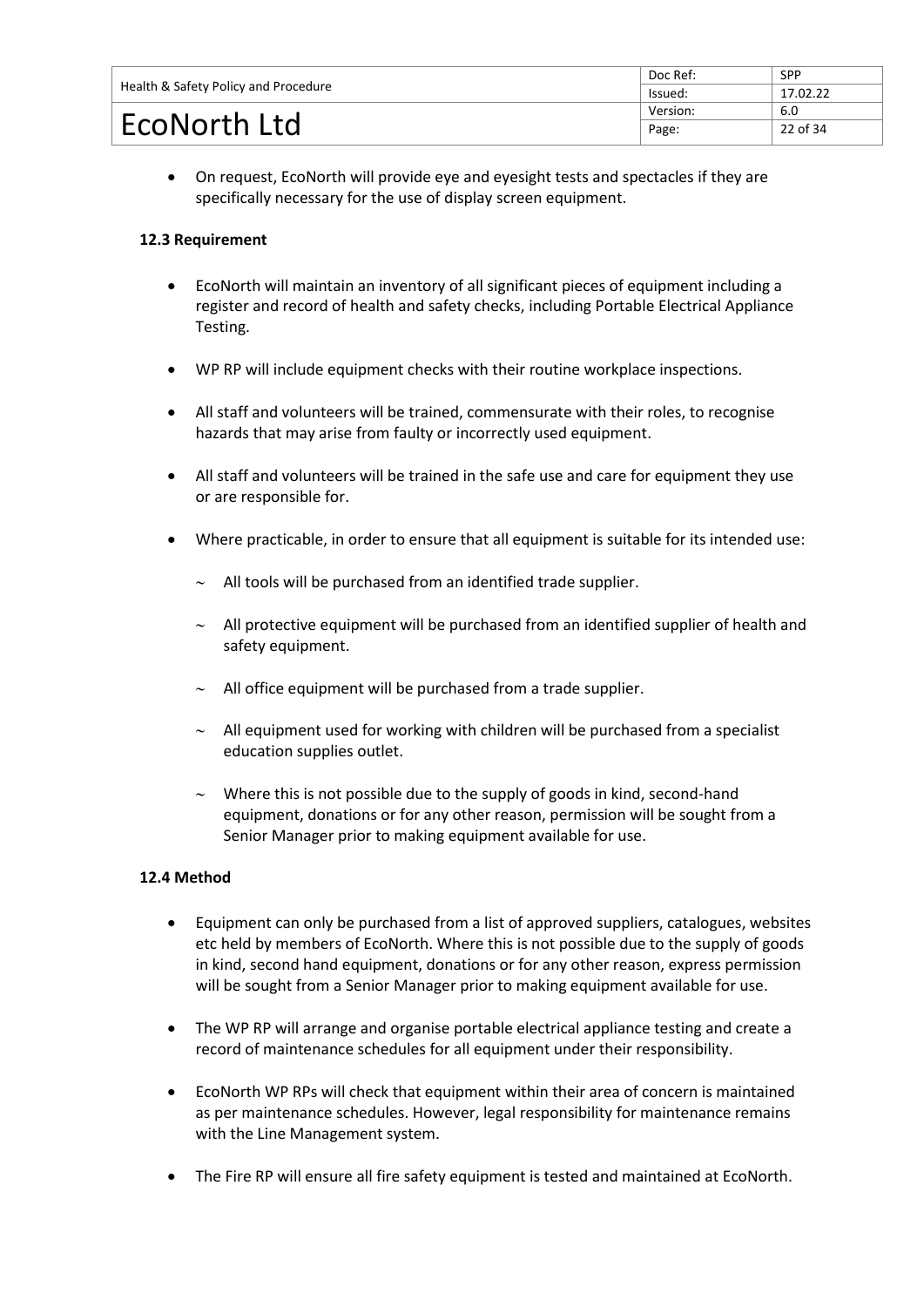|                                      | Doc Ref: | <b>SPP</b> |
|--------------------------------------|----------|------------|
| Health & Safety Policy and Procedure | lssued:  | 17.02.22   |
|                                      | Version: | 6.0        |
| EcoNorth Ltd                         | Page:    | 23 of 34   |

# <span id="page-24-0"></span>**13. Manual Handling**

#### **13.1 Manual Handling Definition**

A person moving or lifting any object from one place to another without the use of fully automated equipment designed expressly for the purpose.

#### **13.2 EcoNorth Policy**

- EcoNorth will not require any person to lift, or in any way handle an object that the person does not feel fully competent to do so.
- EcoNorth will ensure that a procedure is in place to ensure that an individual has relevant training to evaluate and be competent in manual handling.
- Where possible manual handling will be reduced wherever practicable or removed. However, it will be understood that many tasks are valued because of the exercise potential offered through manual handling tasks and these will be retained where appropriate.

#### **13.3 Requirement**

- All EcoNorth staff and volunteers must have an understanding of safe manual handling commensurate with their tasks.
- The WP RP will have a good understanding of manual handling procedures (via formal training where required) and will assist other members of staff and volunteers in risk assessing manual handling tasks.

#### **13.4 Method**

- All job descriptions, risk assessments and competency records will include manual handling requirements (where appropriate).
- All WP RP area checks will include identification of handling risks such as high storage, heavy and/or bulky products, unbalanced or difficult to grasp products, ground conditions and who is doing the handling.
- Where any items or procedures are identified as posing a manual handling risk, alternatives will be sought.

# <span id="page-24-1"></span>**14. Children and Vulnerable Adults**

#### **14.1 Children and Vulnerable Adults (CVA) Definition**

Any child from 0–16 and/or vulnerable adult deemed by law or a guardian as not totally capable for assuming responsibility for themselves (including young people between 16 and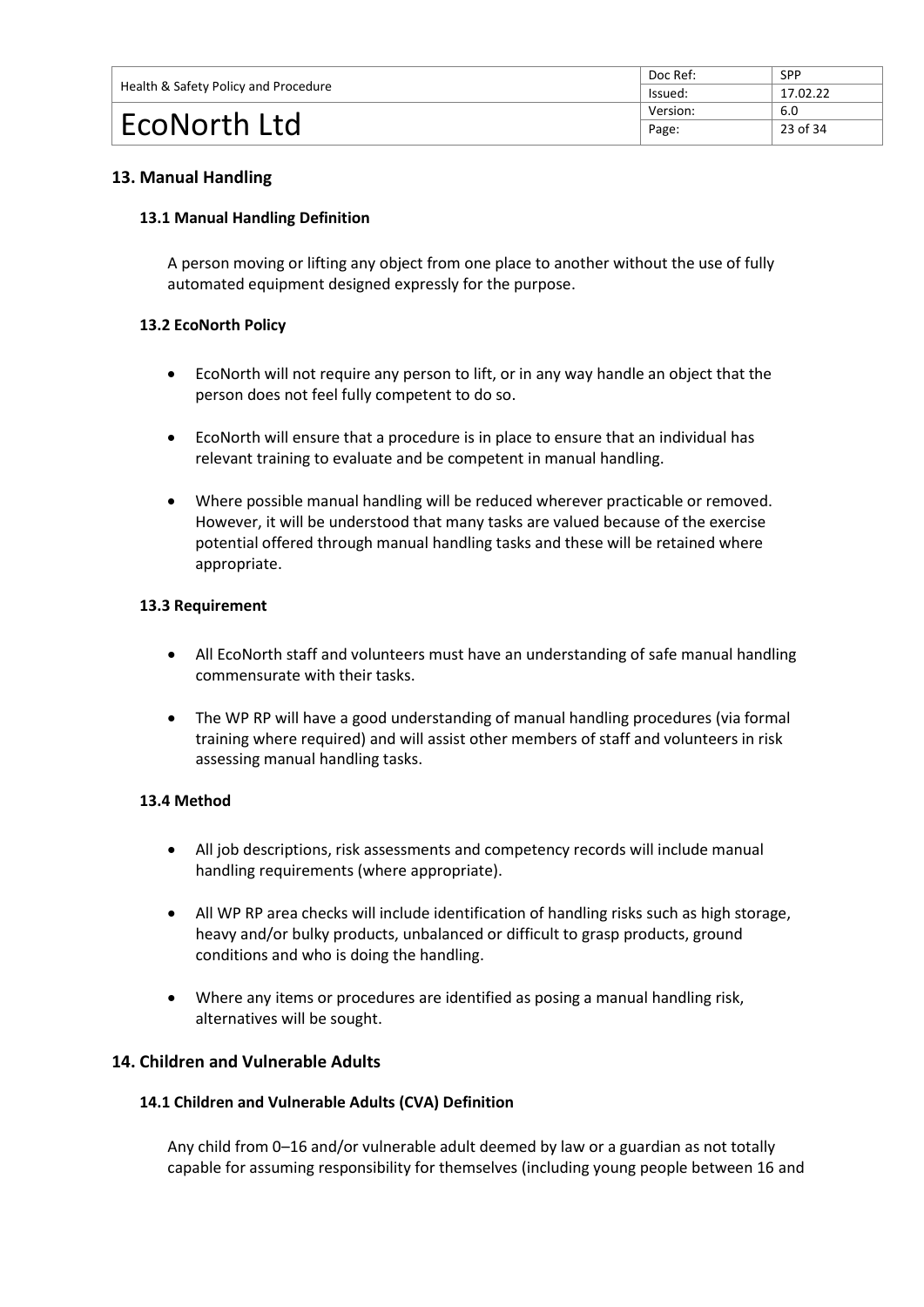|                                      | Doc Ref: | <b>SPP</b> |
|--------------------------------------|----------|------------|
| Health & Safety Policy and Procedure | lssued:  | 17.02.22   |
|                                      | Version: | 6.0        |
| EcoNorth Ltd                         | Page:    | 24 of 34   |

18) for which EcoNorth has accepted responsibility for their care, or where EcoNorth has provided opportunities for these groups to participate in an activity or to visit sites for which EcoNorth has some responsibility. Vulnerable adult also includes pregnant women.

# **14.2 EcoNorth Policy**

- EcoNorth will seek to provide an environment where children and vulnerable adults will be safe from harm.
- EcoNorth will adhere to legislation and good practice as provided by the various agencies involved in children and adult welfare and safety.
- EcoNorth does not accept volunteers under 18 unless accompanied by an appropriate adult.

#### **14.3 Requirement**

The EcoNorth CVA RP will ensure that:

- All workers who are involved with working with CVAs have adequate checks to ensure their suitability.
- Staff and volunteers are suitably trained and aware of their duties and responsibilities.
- Activities, venues and equipment have been risk assessed and are deemed or made suitable for the purpose.

- Risk assessments for activities and sites.
- Equipment will be correctly purchased and checked as suitable for purpose.
- DBS checks and references will be undertaken for staff and volunteers where required.
- In the event of accidents that staff/helpers have appropriate training and equipment to deal with the problem.
- Training will be reviewed and updated at all levels on a regular basis.
- Situations that pose an identifiable risk will be acted upon immediately.
- The CVA RP will keep the Senior Management Team informed of changes in practice.
- <span id="page-25-0"></span>• All staff working with CVAs will receive an induction and training in the implementation of EcoNorth's detailed CVA policy and associated documents.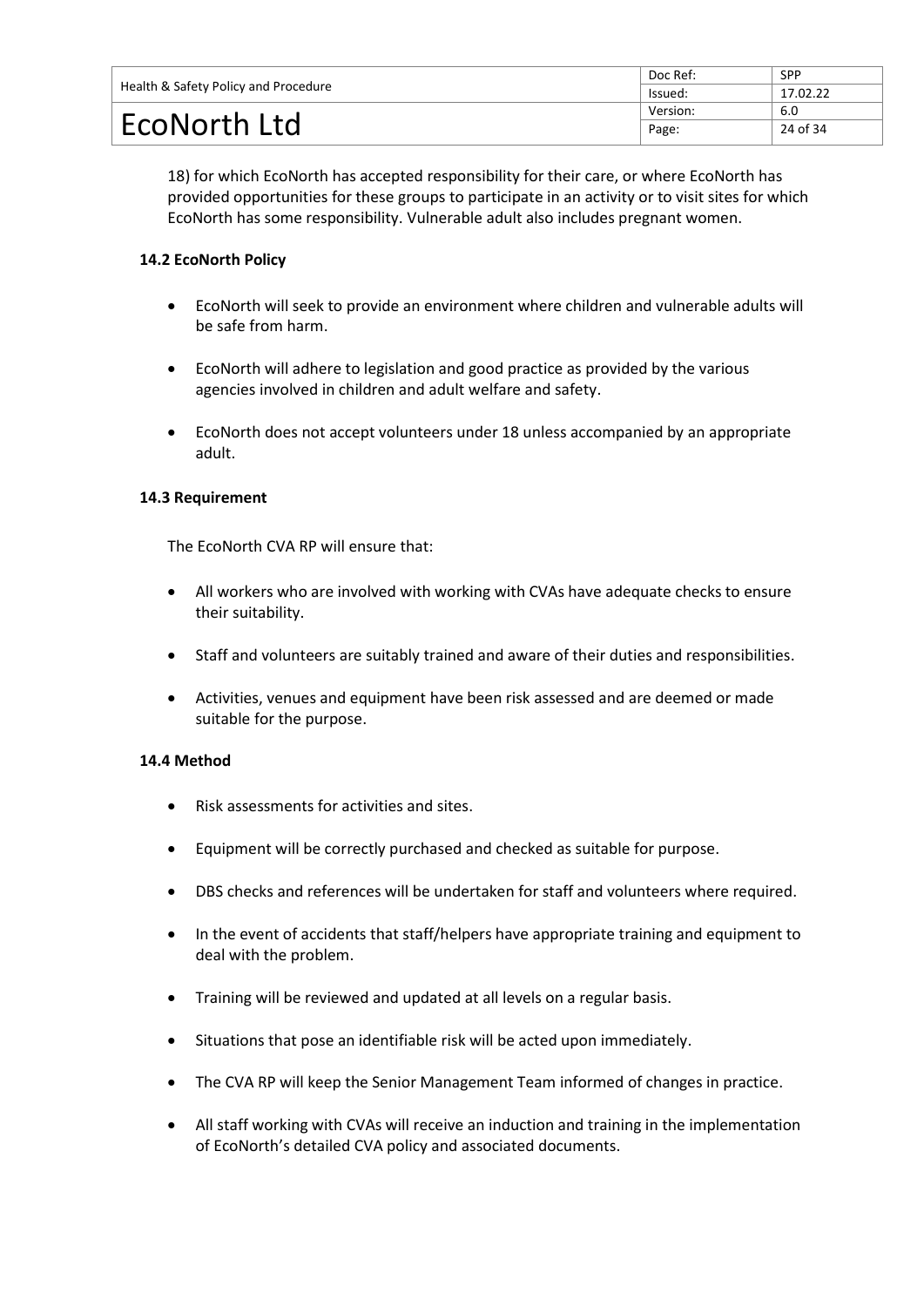|                                      | Doc Ref: | <b>SPP</b> |
|--------------------------------------|----------|------------|
| Health & Safety Policy and Procedure | lssued:  | 17.02.22   |
|                                      | Version: | 6.0        |
| EcoNorth Ltd                         | Page:    | 25 of 34   |

# **15. Contractors**

#### **15.1 Contractors Definition**

Contractor means anyone brought in by EcoNorth to work in any area for which EcoNorth assumes some responsibility, who is not an employee, volunteer or visitor of EcoNorth.

#### **15.2 EcoNorth Policy**

- All routine or call-out contractors will be entered onto EcoNorth approved contractors and/or subcontractors list before they are allowed to start work for EcoNorth.
- Only contractors deemed competent will be included in the approved contractors list.
- All contractors will work to an agreed contract.

#### **15.3 Requirement**

- All contractors will lodge relevant documentation (insurance details, risk assessments health and safety record etc) with EcoNorth.
- All projects or work carried out by contractors will follow a safe system of work agreed by the contractor and EcoNorth.

#### **15.4 Method**

- All contractors who cannot supply written safe systems will work to an agreed method statement and risk assessment, provided by EcoNorth.
- All contractors on the approved list who may be called out for immediate or emergency work will have pre-lodged contracts held at EcoNorth. No contractor may send out a subcontractor or member of staff who is not fully aware of the conditions described in that contract.
- All contractors undertaking single projects will work with a competent Project Manager, with the assistance of their health and safety representative if necessary, to create a risk assessment which identifies safe systems of work.
- Where a competent member of staff is to supervise contractors directly at all times, records and written safe systems of work may not be required.

# <span id="page-26-0"></span>**16. Out of Control Behaviour**

#### **16.1 Out of Control Behaviour (OCB) Definition**

Any person whose behaviour goes beyond that of the 'reasonable person' and as a result may put themselves or another person at risk. This may be because of dishonest or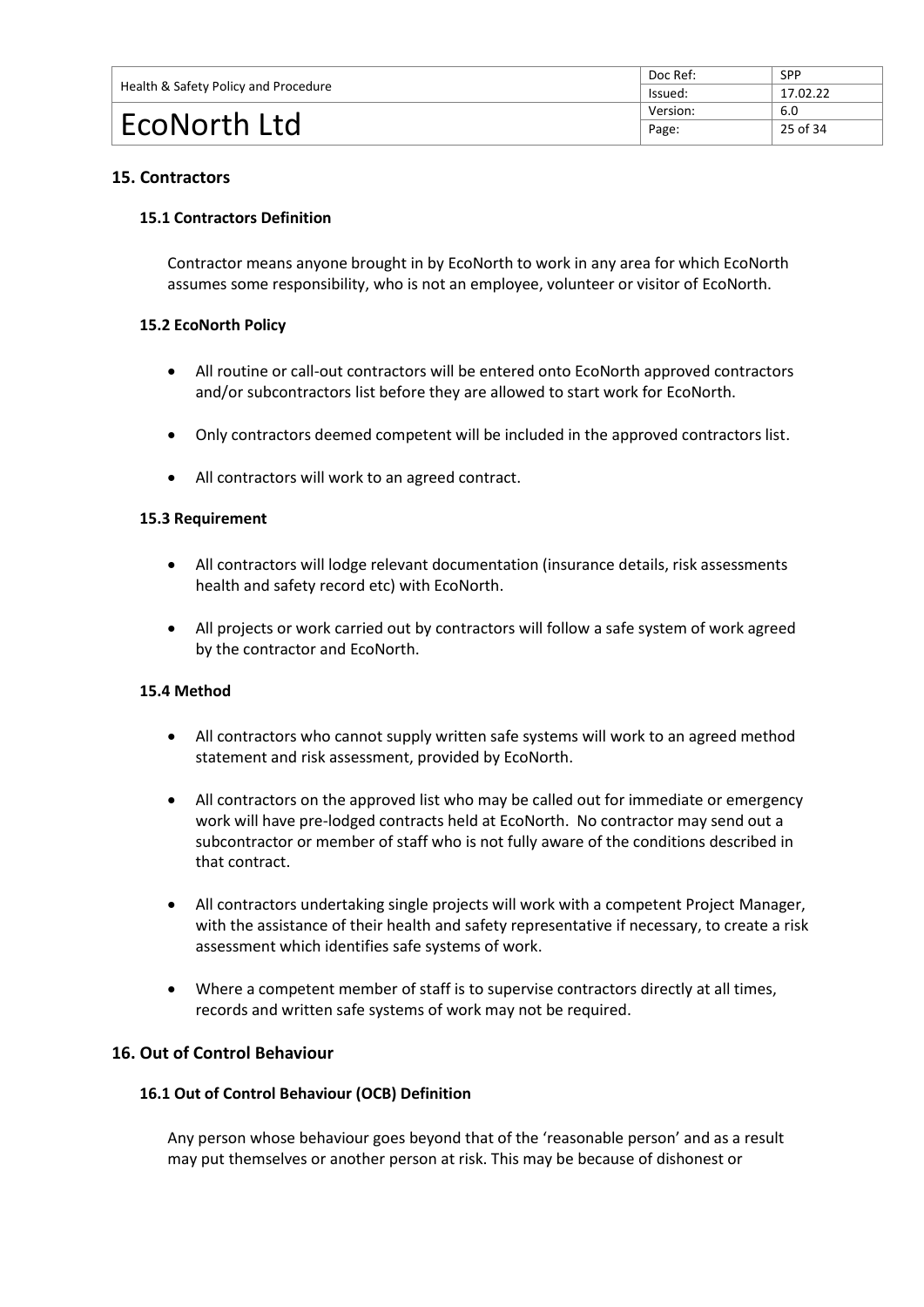|                                      | Doc Ref: | <b>SPP</b> |
|--------------------------------------|----------|------------|
| Health & Safety Policy and Procedure | lssued:  | 17.02.22   |
|                                      | Version: | 6.0        |
| EcoNorth Ltd                         | Page:    | 26 of 34   |

aggressive behaviour or purely through innocent stupidity or inability, possibly due to drugs or alcohol.

# **16.2 EcoNorth Policy**

- EcoNorth will seek to provide an environment where people are safe from harm; in order to do this we carry out suitable risk assessments, based upon reasonable behaviour.
- EcoNorth will ensure that all staff and volunteers are suitably trained to deal with OCB that they may be expected to encounter.

#### **16.3 Requirement**

EcoNorth Line Managers will ensure that:

- All staff and volunteers are aware of their likely level of contact with OCB and EcoNorth's baseline requirement for dealing with OCB; this will be recorded on competency forms together with required and achieved training where applicable.
- All risk assessments for sites, activities, groups and individual competencies will include OCB.

#### **16.4 Method**

- All incidents involving OCB are recorded as causes for concern and will be reviewed to see if action is required; this will be recorded.
- Training will be reviewed and updated for staff, volunteers and groups during annual appraisal, due to a change in activity or as the result of an incident.
- Situations that are identified that pose an unacceptable risk will be acted upon immediately.

# **17. Vehicles and Driving**

#### <span id="page-27-0"></span>**17.1 Vehicles and Driving Definition**

- Any road going machine supplied by EcoNorth for the use of any member of staff or volunteers, or owned, rented or leased by a member of staff or volunteer and used while on EcoNorth business.
- Only vehicles registered for use on the public highway are covered by this policy.
- Driving, as defined by this policy, is any journey undertaken by car / minibus / van / motorcycle or any other vehicle licensed for road or off road use which a member of staff is suitably licenced and insured to operate.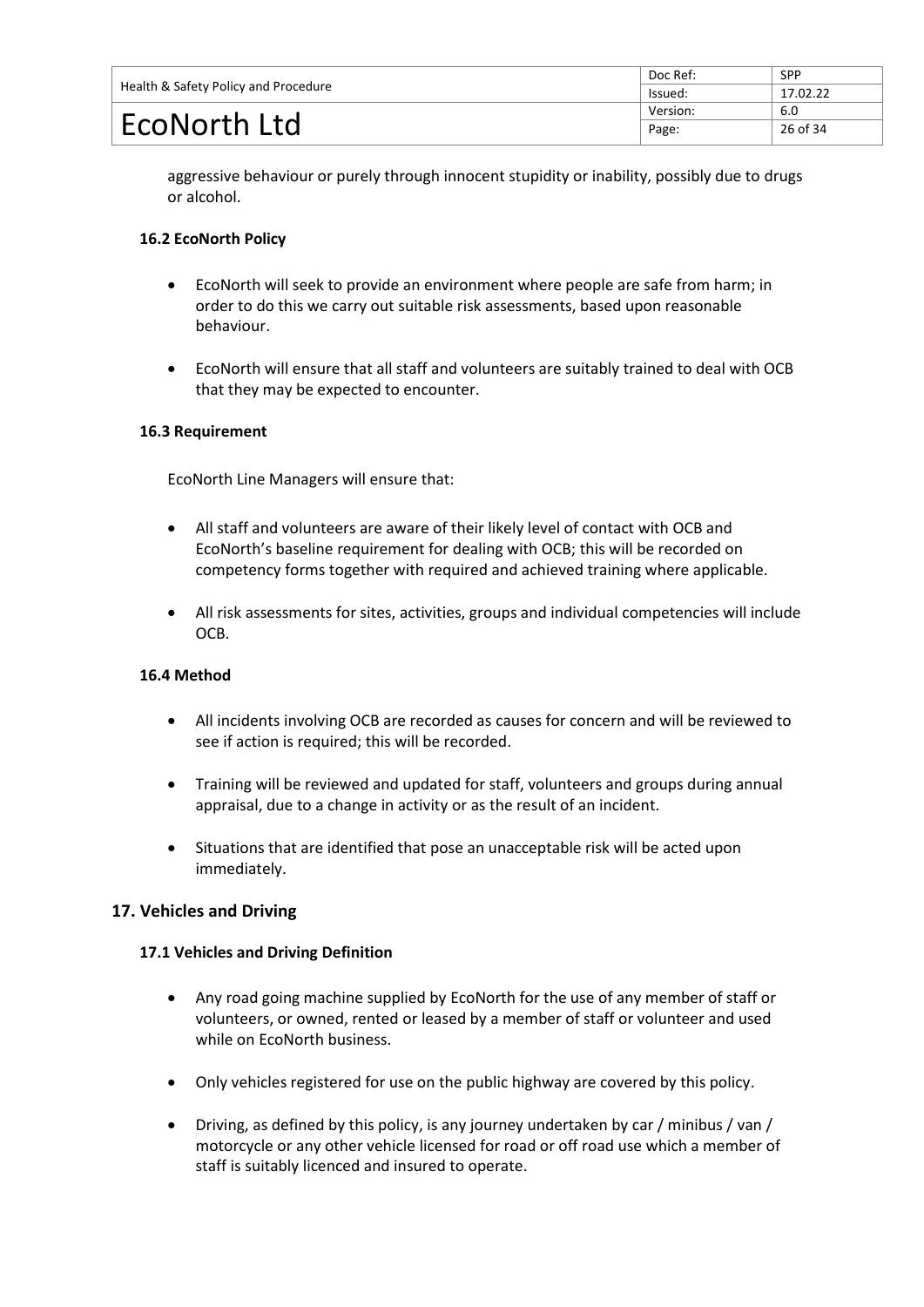|                                      | Doc Ref: | <b>SPP</b> |
|--------------------------------------|----------|------------|
| Health & Safety Policy and Procedure | lssued:  | 17.02.22   |
|                                      | Version: | 6.0        |
| EcoNorth Ltd                         | Page:    | 27 of 34   |

• Driving, in the context of this policy, does not include staff members' normal journey to work.

# **17.2 EcoNorth Policy**

- EcoNorth will administer all vehicles for which it is responsible. Any member of staff or volunteer using any EcoNorth vehicle will ensure that they conform to all EcoNorth requirements.
- Where EcoNorth requires staff or volunteers to use their own vehicles all aspects of that use will conform to Road Traffic Law and they will have their own insurance for business use.
- EcoNorth will take measures to minimise the extent of driving required by considering their means of accessing works locations.
- EcoNorth will ensure that all members of staff complete 'Driver Awareness Training', where relevant.
- EcoNorth will maintain records of driving licences and insurances for all staff undertaking journeys for work purposes.

# **17.3 Requirement**

- All EcoNorth staff and volunteers will be issued with the vehicles guidelines and/or receive appropriate training before they can use any of EcoNorth vehicles.
- EcoNorth will assure itself of the competency and legality any staff or volunteers using EcoNorth vehicles before they permit their use.
- Any staff or trainees required to use their own vehicle while on EcoNorth business must be fully licensed, insured and competent to do so.

- The Vehicles RP will maintain a register of competent vehicle users and training competencies.
- All staff or volunteers using EcoNorth vehicles are required to inform the Vehicles RP if there is any change in their circumstances that might affect their legal situation or level of competency when driving.
- All staff or volunteers using their own vehicles are expected to conform to all relevant road traffic legislation.
- EcoNorth will take measure to minimise the extent of driving required by considering their means of accessing works locations.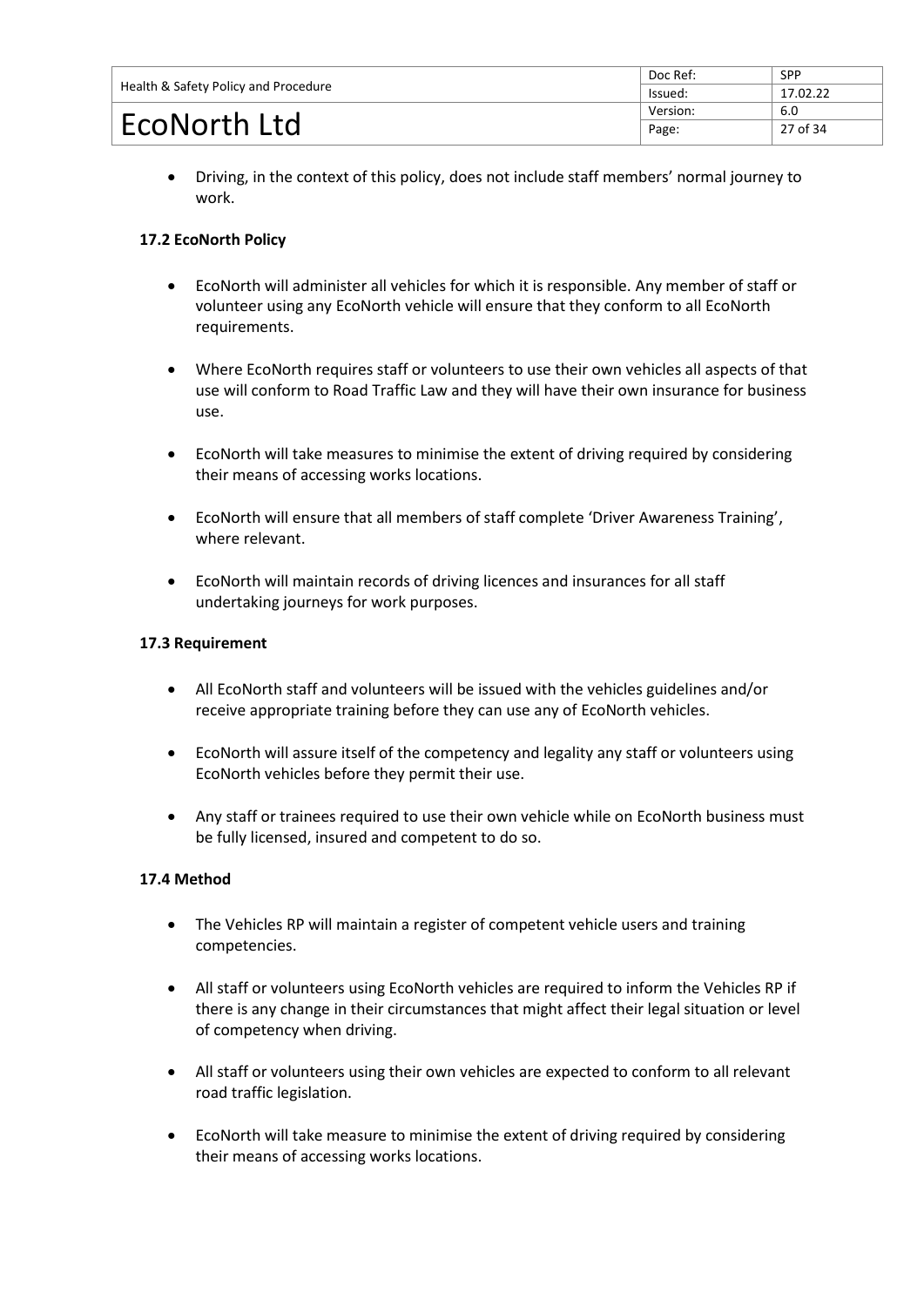|                                      | Doc Ref: | <b>SPP</b> |
|--------------------------------------|----------|------------|
| Health & Safety Policy and Procedure | lssued:  | 17.02.22   |
|                                      | Version: | 6.0        |
| EcoNorth Ltd                         | Page:    | 28 of 34   |

- EcoNorth will arrange 'Driver Awareness Training' for all members of staff, where relevant.
- EcoNorth will maintain an up to date 'generic risk assessment' for driving required by work which will include specific parameters on levels of rest between work shifts / vehicle inspections.
- Journey specific risk assessments will be completed as part of project or site risk assessments.

# **18. Health and Safety Roles**

#### <span id="page-29-0"></span>**18.1 Health and Safety Manager**

The role of this person is to act as EcoNorth's appointed person as required under health and safety and first aid legislation. They will be a member of the Senior Management Team and will liaise on EcoNorth's behalf with EcoNorth's Specialist Advisor. They will also act as principal Fire Safety Manager and will ensure that EcoNorth complies with the requirements of its Fire Policy.

#### **18.2 Health and Safety Officer**

The role of this person is to provide a co-ordination function for all health and safety documentation, reporting and monitoring. This will include:

- Maintenance of all EcoNorth health and safety records in an accessible format.
- Contributing to the review of EcoNorth health and safety documentation.
- Assistance with the development of EcoNorth health and safety systems.
- Collation and dissemination of all EcoNorth health and safety reporting to the Senior Management Team.

#### **18.3 Responsible People**

EcoNorth will appoint Responsible People to undertake duties as set out in this policy in relation to:

- Fire.
- Health, Hygiene & Welfare.
- COSHH.
- First Aid.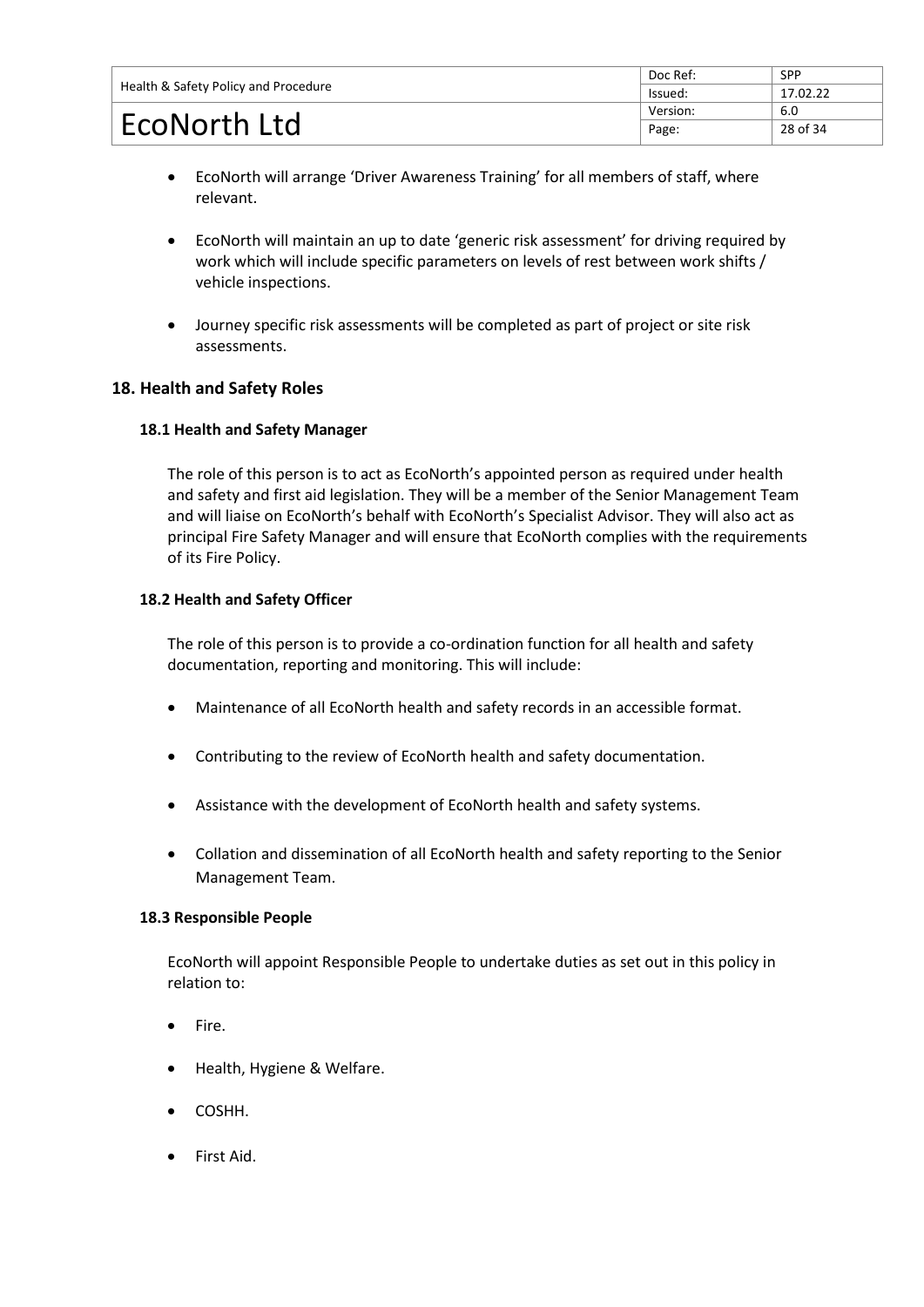|                                      | Doc Ref: | <b>SPP</b> |
|--------------------------------------|----------|------------|
| Health & Safety Policy and Procedure | lssued:  | 17.02.22   |
|                                      | Version: | 6.0        |
| EcoNorth Ltd                         | Page:    | 29 of 34   |

- The Workplace.
- Provision & Use of Equipment.
- CVA.
- Vehicles.
- Lone Working (specifically for EcoNorth personnel).
- LOLER Checks.
- Ladder Checks.
- Annual PPE / Equipment Audit.

The duties of these Responsible People will include regular reporting to the Senior Management Team.

#### **19. Covid-19 Pandemic**

#### **19.1 Covid-19 Pandemic Definition**

The Covid-19 pandemic is an ongoing infectious disease caused by [severe acute respiratory](https://en.wikipedia.org/wiki/Severe_acute_respiratory_syndrome_coronavirus_2)  [syndrome coronavirus 2](https://en.wikipedia.org/wiki/Severe_acute_respiratory_syndrome_coronavirus_2) (SARS-CoV-2), first identified in December 2019. The key symptoms are a new and persistent cough, a fever or loss of smell or taste.

Most people infected with the Covid-19 virus will experience mild to moderate respiratory illness and recover without requiring special treatment. However, older people, and those with underlying medical problems like cardiovascular disease, diabetes, chronic respiratory disease and cancer, are more likely to develop serious illness.

#### **19.2 EcoNorth Policy**

EcoNorth aims to:

- Protect employees, clients, suppliers and visitors from the risk of infection from Covid-19.
- Provide employees, clients, suppliers and visitors with a Covid-19 secure work environment.

#### **19.3 Requirements**

• Any EcoNorth employee showing signs of Covid-19 must self-isolate in accordance with government guidelines.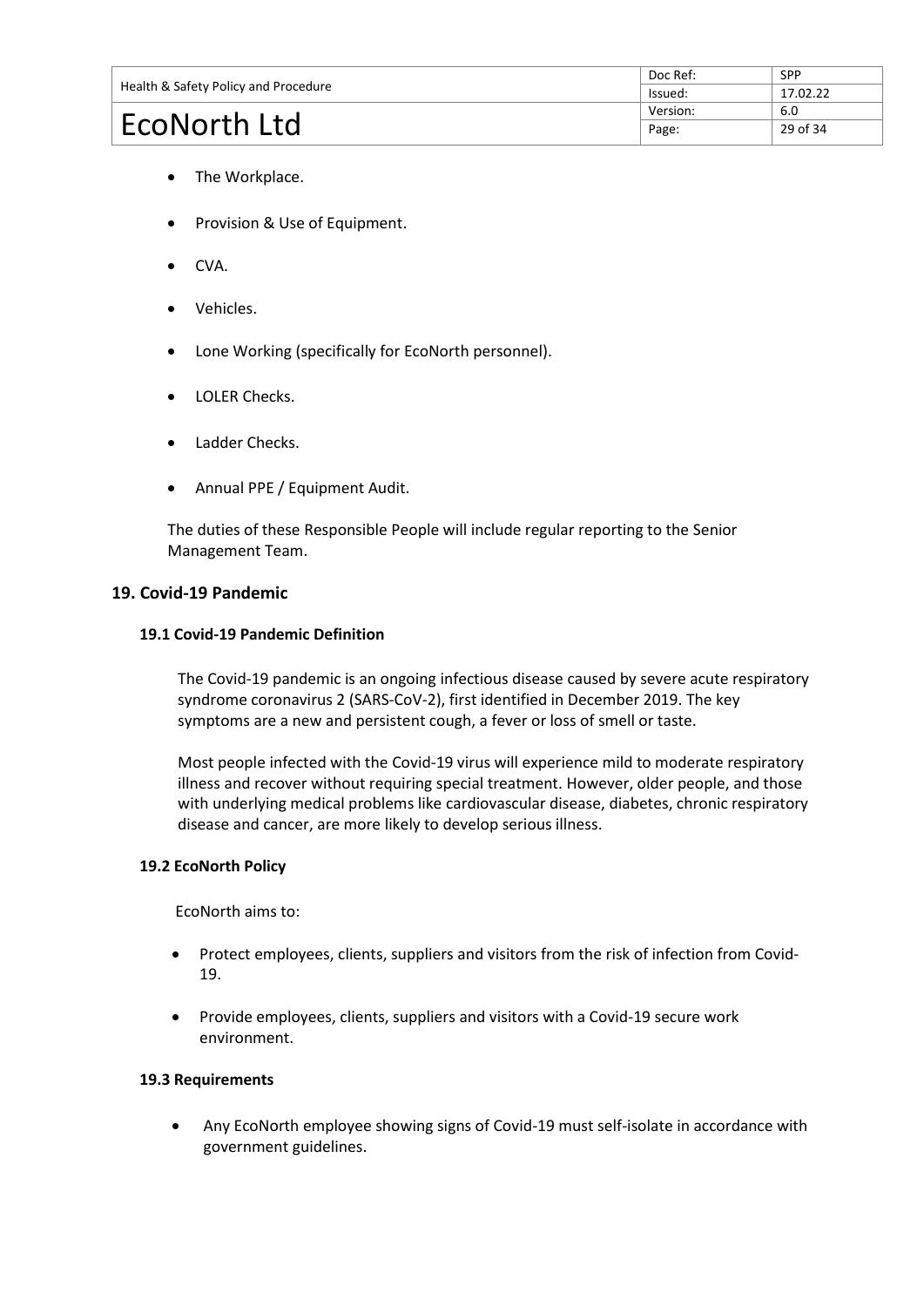|                                      | Doc Ref: | <b>SPP</b> |
|--------------------------------------|----------|------------|
| Health & Safety Policy and Procedure | lssued:  | 17.02.22   |
|                                      | Version: | 6.0        |
| EcoNorth Ltd                         | Page:    | 30 of 34   |

- Office and site specific risk assessments must be reviewed and updated where necessary.
- Personal risk assessments must be reviewed and updated where necessary.
- EcoNorth must help employees to work from home where government guidelines require this wherever possible.
- EcoNorth must implement additional cleaning, handwashing and hygiene procedures.
- Employees will be encouraged to take regular lateral flow tests prior to attending the office or site work or before travelling out of the area, in line with prevailing conditions at the time.

- EcoNorth employees must be aware of the symptoms of Covid-19 and the actions to take if they become infected, in line with the latest government guidance. If an employee records a positive lateral flow test (whether symptomatic or not), has Covid-19 symptoms or has been in contact with someone who has tested positive or is symptomatic, they must inform their Line Manager immediately and stay out of the workplace until they have fully recovered or the necessary quarantine period has elapsed. If an employee becomes ill at work, they must leave immediately and advise their Line Manager they have done so; the Line Manager will ensure the rest of the team are advised that the employee has gone home and all necessary precautions should be taken. Any area where an ill or potentially ill employee or visitor has been in the workplace must be fully sanitised.
- The office risk assessment and site-specific risk assessments for live projects must be reviewed and updated to include Covid-19 safety measures to mitigate identified risks of infection.
- Employees' personal risk assessments must be reviewed and updated where necessary.
- EcoNorth must help employees to work from home wherever possible, particularly those with identified health risks, taking into account the impact on their mental and physical well being. DSE assessments for home working must be conducted.
- Employees must aim to maintain 2m social distancing and, where this is not possible, they must manage the transmission risk. To minimise an excess of people in the office at any one time, all staff will indicate on the workload planner their intended work location (site, home or office based) where there is no 'work from home' government guidance in place. Start and finish times and lunch breaks must be staggered. Workstations must be moved apart where necessary. Effective communication within the team regarding their movements is essential to ensure social distancing can be maintained. Team meetings will be conducted via Microsoft Teams rather than face to face.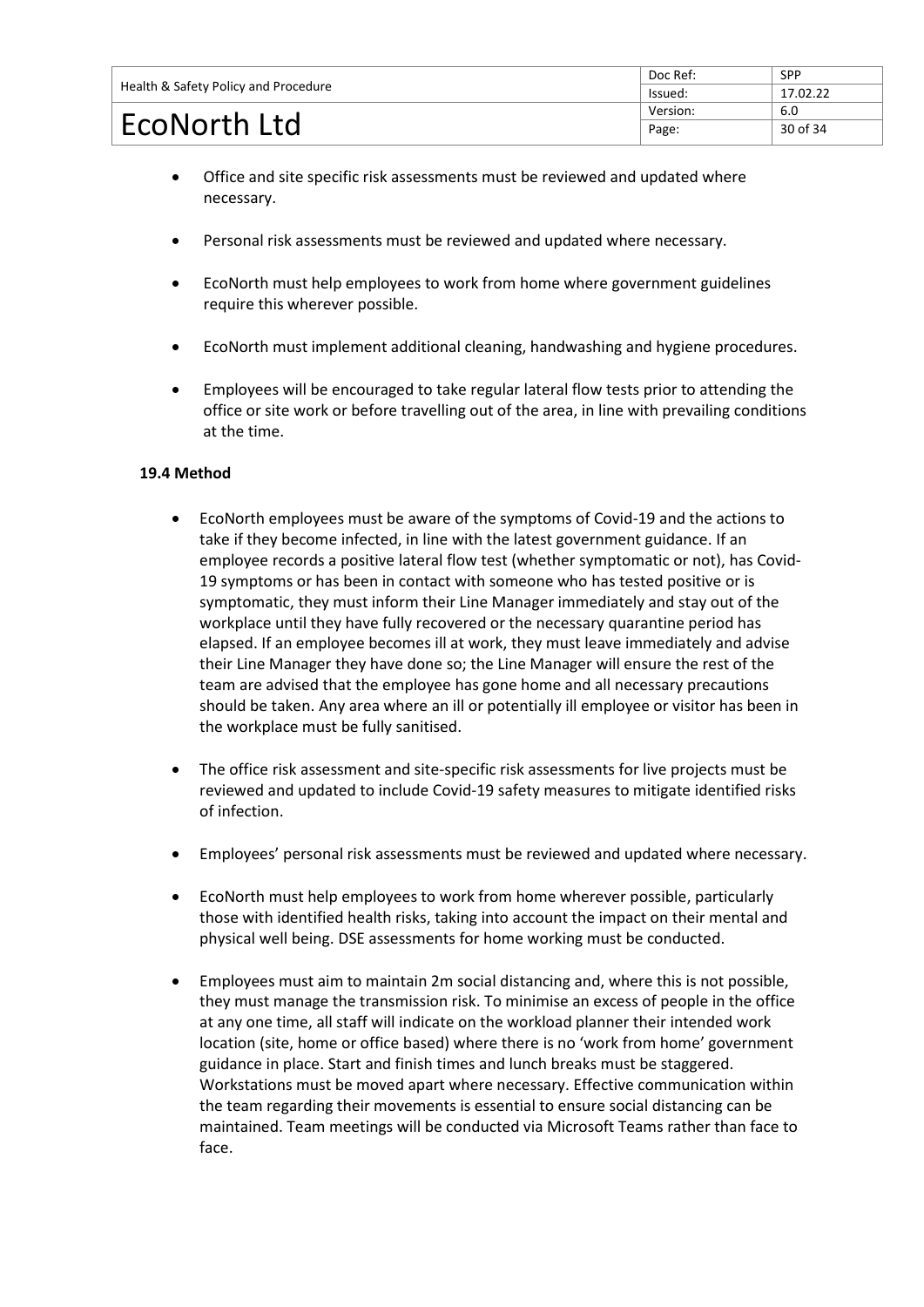|                                      | Doc Ref: | <b>SPP</b> |
|--------------------------------------|----------|------------|
| Health & Safety Policy and Procedure | Issued:  | 17.02.22   |
|                                      | Version: | 6.0        |
| EcoNorth Ltd                         | Page:    | 31 of 34   |

- In the event of an emergency situation occurring such as fire or injury, it may not be possible or safe to observe social distancing. However, once the emergency is over, those people involved should wash or sanitise their hands.
- Employees may car share the company vehicles or their own vehicles but only on condition that all parties have taken a lateral flow test earlier that day and received a negative result. The vehicle must be washed down and disinfected after each use and supplies of protective disposable blue gloves, hand sanitiser, anti-bacterial wipes and face masks will be provided in the vehicle. This guidance may be subject to periodic change depending on risk level.
- EcoNorth must implement additional cleaning, handwashing and hygiene procedures. The cleaning programme will be reviewed and updated as necessary. Equipment which is shared between various employees must be disinfected between each use. Signage will be placed in key areas to encourage employees to hand wash correctly and regularly. Supplies of hand sanitiser, anti-bacterial wipes and disposable blue gloves will be made available in key areas of the premises and for taking to site as required. Additional supplies of personal protective equipment will be held to ensure supplies do not run out.
- Employees must take a lateral flow test and receive a negative result at least twice per week before entering the office building and interacting with other employees or visitors to the office. Anyone who receives a positive lateral flow test must inform their Line Manager and self-isolate immediately, in line with government guidelines.

# **20. Smoking**

# <span id="page-32-0"></span>**20.1 Smoking Definition**

Smoking is one of the biggest causes of death and illness in the UK. Every year around 78,000 people in the UK die from smoking, with many more living with debilitating smoking-related illnesses. Smoking increases a person's risk of developing more than 50 serious health conditions, some of which may be fatal and others may cause irreversible long-term damage to health.

Second hand smoke comes from the tip of a lit cigarette and the smoke that the smoker breathes out. Breathing in second hand smoke, also known as passive smoking, increases the risk of suffering the same health conditions as smokers.

# **20.2 EcoNorth Policy**

EcoNorth aims to:

- Protect employees, clients, suppliers and visitors from the risks from smoking.
- Provide employees, clients, suppliers and visitors with a smoke-free work environment.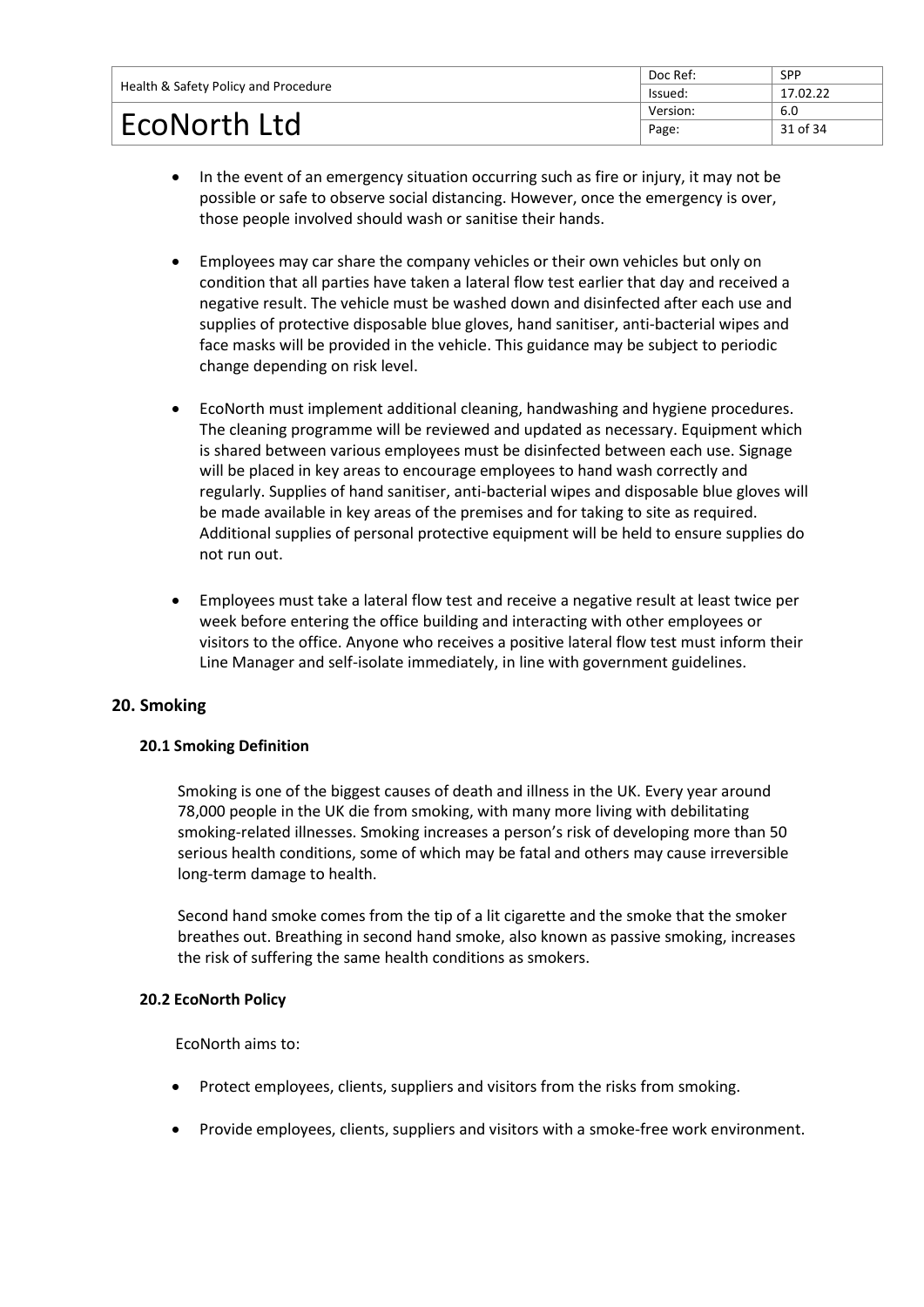|                                      | Doc Ref: | <b>SPP</b> |
|--------------------------------------|----------|------------|
| Health & Safety Policy and Procedure | lssued:  | 17.02.22   |
|                                      | Version: | 6.0        |
| EcoNorth Ltd                         | Page:    | 32 of 34   |

#### **20.3 Requirements**

• EcoNorth has a duty to ensure compliance with the Health Act 2006. All of EcoNorth's premises are therefore smoke-free. To allow employees to smoke at EcoNorth's premises would be against the law and inconsistent with EcoNorth's duty to ensure the health, safety and welfare of its employees.

#### **20.4 Method**

• Employees must not smoke (or vape) in any of EcoNorth's premises, vehicles or whilst on any customer's property. To smoke (or vape) on EcoNorth's premises will be a criminal offence. Employees are asked not to smoke whilst displaying EcoNorth's logo.

#### **21. Vaccinations**

#### <span id="page-33-0"></span>**21.1 Definitions**

Vaccination is the act of introducing a vaccine into the body to produce protection from a specific disease.

A vaccine is a preparation that is used to stimulate the body's immune response against a disease or diseases. Vaccines are usually administered through needle injections, but some can be administered by mouth or sprayed into the nose.

Immunization is the process by which a person becomes protected against a disease through vaccination.

#### **21.2 EcoNorth Policy**

EcoNorth aims to:

- Protect employees from the risks of rabies during work involving the handling of bats. Some bats in the UK carry rabies viruses called European Bat Lyssaviruses (EBLV). The rabies virus is transmitted via a bite or scratch from an infected animal, or from its saliva coming into contact with a person's mucous membranes (eyes, mouth or nose).
- Protect employees from the risks of tetanus. Tetanus is a serious but rare condition caused by bacteria getting into a wound. Tetanus bacteria can survive for a long time outside the body and are commonly found in soil and the manure of animals such as horses and cows. If the bacteria enter the body through a wound they can quickly multiply and release a toxin that affects the nerves, causing symptoms such as muscle stiffness and spasms.
- Provide employees, clients, suppliers and visitors with a Covid-19 secure work environment.